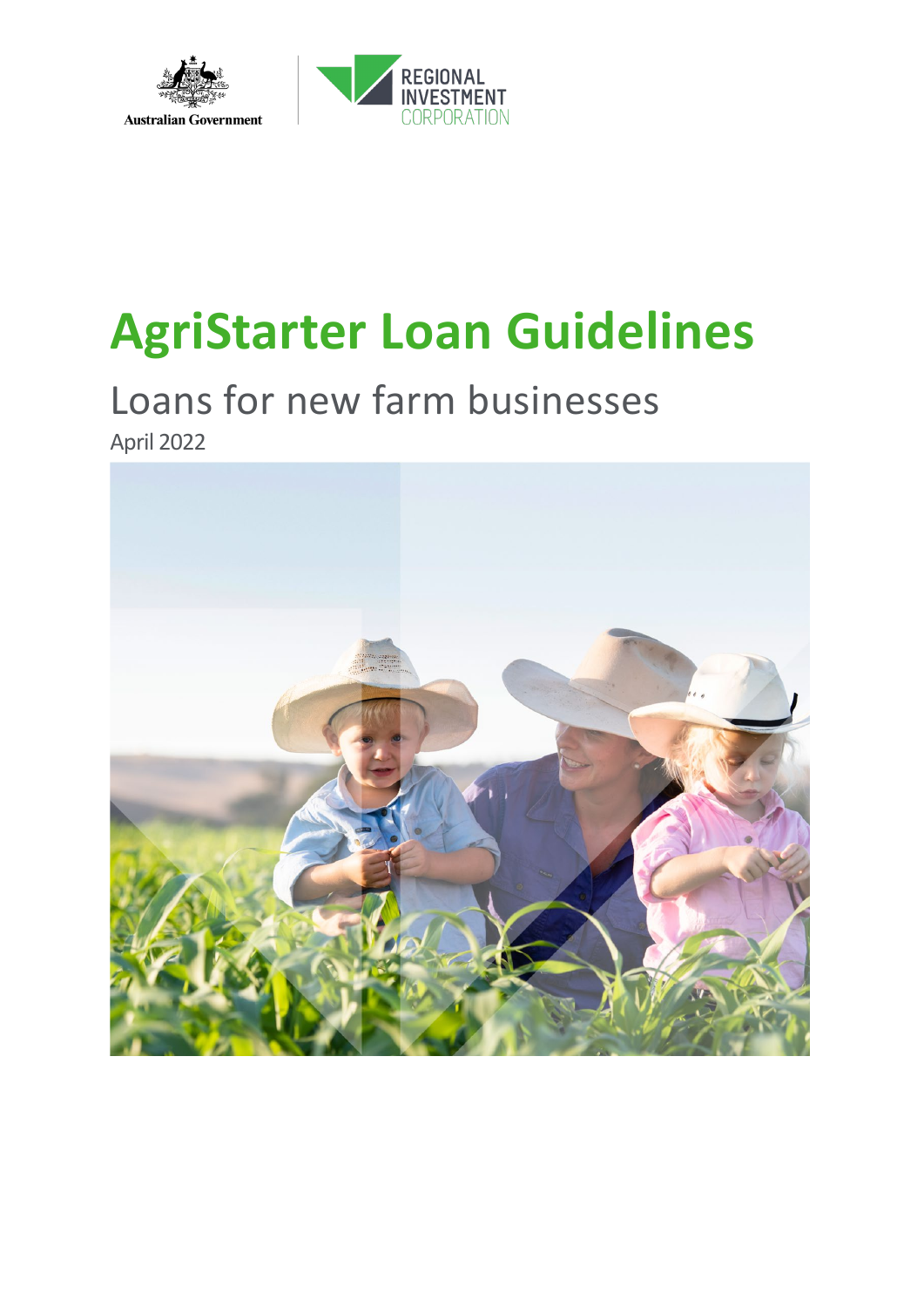© Regional Investment Corporation

#### **Ownership of intellectual property rights**

Unless otherwise noted, copyright (and any other intellectual property rights, if any) in this publication is owned by the Commonwealth of Australia (referred to as the Commonwealth).

#### **Creative Commons licence**

All material in this publication is licensed under a Creative Commons Attribution 4.0 International Licence except content supplied by third parties, logos and the Commonwealth Coat of Arms.

Inquiries about the licence and any use of this document should be emailed to copyright@agriculture.gov.au.



#### **Cataloguing data**

This publication (and any material sourced from it) should be attributed as: Regional Investment Corporation 2018*, AgriStarter Loan Guidelines: Loans for new farm businesses, April 2022*. CC BY 4.0.

This publication is available a[t ric.gov.au](http://www.ric.gov.au/)

Regional Investment Corporation Telephone 1800 875 675 Emai[l info@ric.gov.au](mailto:ric@agriculture.gov.au) Web [ric.gov.au](http://www.ric.gov.au/)

The Regional Investment Corporation has exercised due care and skill in preparing and compiling the information in this publication. Notwithstanding, the Regional Investment Corporation, its employees and advisers disclaim all liability, including liability for negligence, for any loss, damage, injury, expense or cost incurred by any person as a result of accessing, using or relying on any of the information or data in this publication to the maximum extent permitted by law.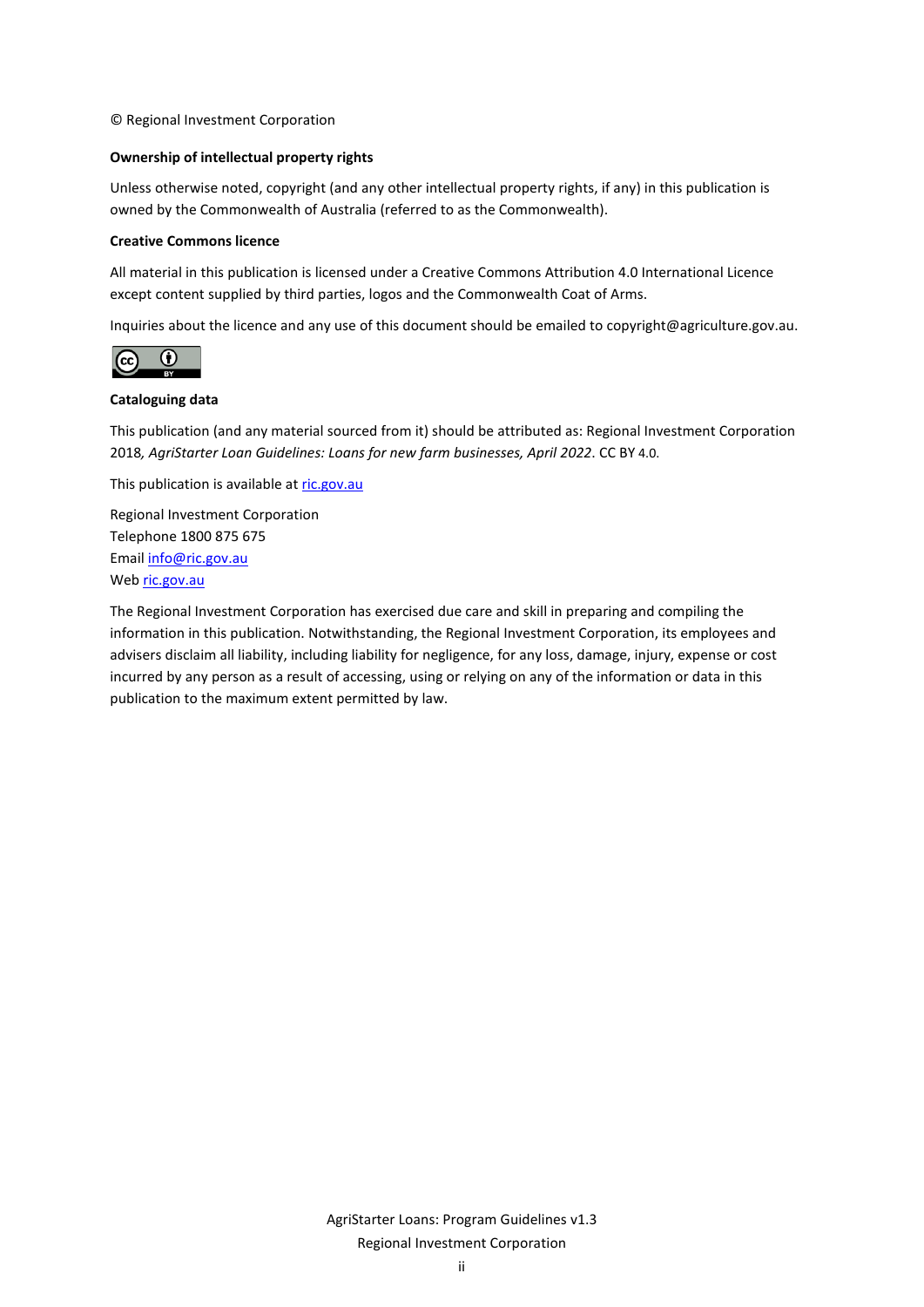# Contents

| 1  |  |  |  |
|----|--|--|--|
| 2  |  |  |  |
| З  |  |  |  |
| 4  |  |  |  |
| 5  |  |  |  |
| 6  |  |  |  |
| 7  |  |  |  |
| 8  |  |  |  |
| 9  |  |  |  |
| 10 |  |  |  |
| 11 |  |  |  |
| 12 |  |  |  |
| 13 |  |  |  |
| 14 |  |  |  |
| 15 |  |  |  |
| 16 |  |  |  |
| 17 |  |  |  |
| 18 |  |  |  |
| 19 |  |  |  |
|    |  |  |  |

## **Figures**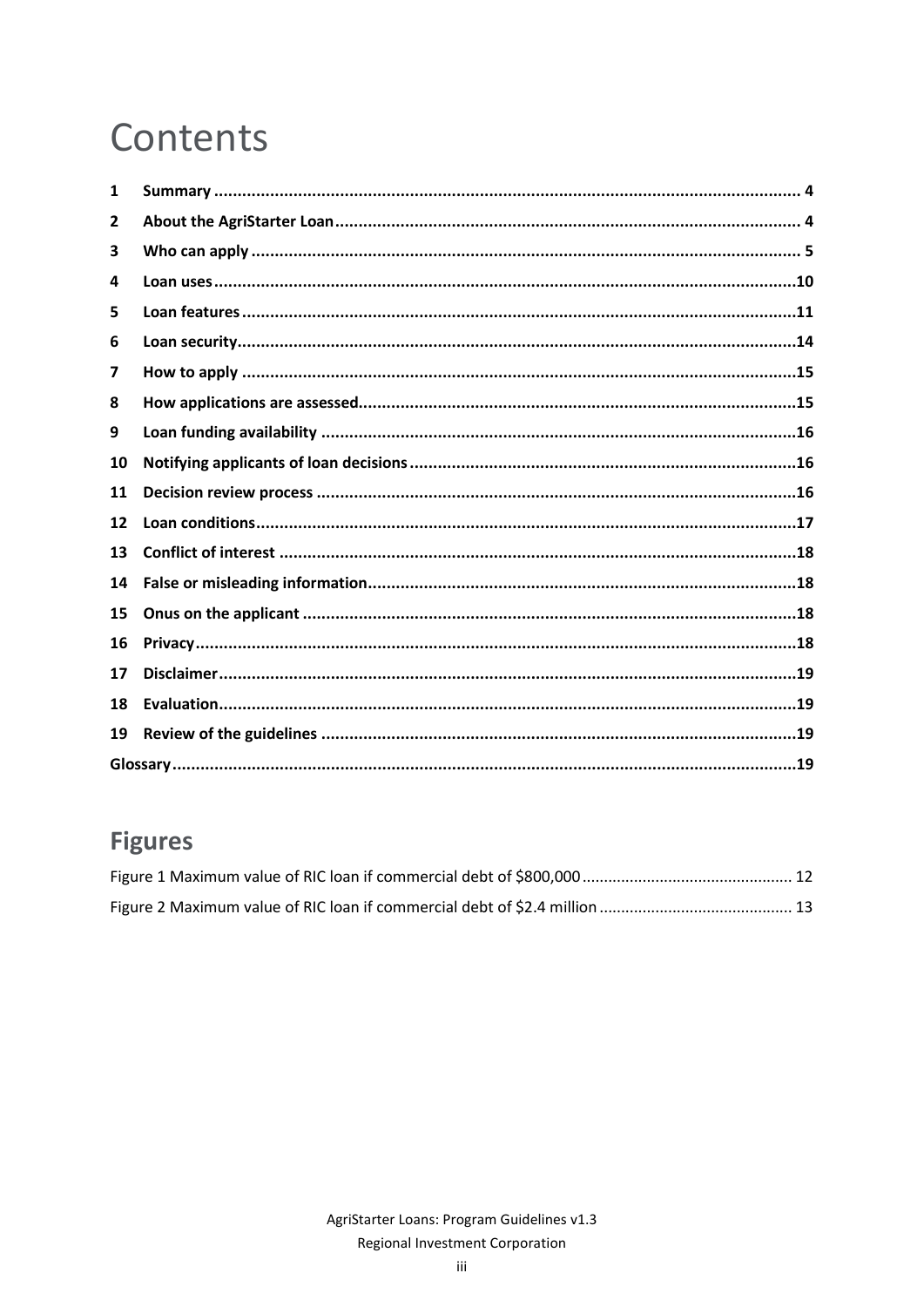# <span id="page-3-0"></span>1 Summary

The Regional Investment Corporation (RIC) is offering **AgriStarter loans** to encourage and support people in obtaining their first farming business, develop a share farming or farm leasing business, or to assist with farm business succession planning and giving effect to succession plans.

There are two kinds of **AgriStarter loans** – succession loans and first farmer loans. Succession loans are available to help applicants undertake succession activities (being the succession planning process or activities identified in that process). First farmer loans are available to help eligible loan applicants to:

- purchase a farm business or a controlling interest in a farm business, or
- establish or develop a farm business in which the applicant has or will have the sole or a controlling interest (including by funding the purchase of land, infrastructure, equipment or stock, and covering other farm costs such as operating expenses), or
- develop an existing farm business that involves share farming or farm leasing arrangements, in which the applicant has or will have the sole or controlling interest (including by funding the purchase of infrastructure, equipment or stock, and covering other farm costs such as operating expenses).

To qualify for a loan, you must meet all eligibility criteria (see sections 3.1 to 3.4 below).

**AgriStarter loans** can be for up to \$2 million.

The initial loan term is ten (10) years, with interest-only repayments for the first five (5) years and principal and interest repayments for the final five (5) years. A variable interest rate applies to the loans.

After reading these guidelines you may wish to contact us to discuss your individual circumstances before deciding whether to apply. You can contact us on 1800 875 675, via email [applications@ric.gov.au](mailto:applications@ric.gov.au) to or visit [ric.gov.au.](http://www.ric.gov.au/)

When you are ready to apply, complete the [application form.](http://ric.gov.au/agristarter#application-form)

# <span id="page-3-1"></span>2 About the AgriStarter Loan

The Australian Government, through the RIC, is providing **AgriStarter loans** to assist eligible applicants to:

- buy an existing farm business
- establish a new farm business
- develop a farm business that the applicant has recently established or acquired (or will establish or acquire),
- develop a farm business that the applicant currently owns, that involves share farming or farm leasing arrangements, or
- to support succession arrangements in respect of the farm business.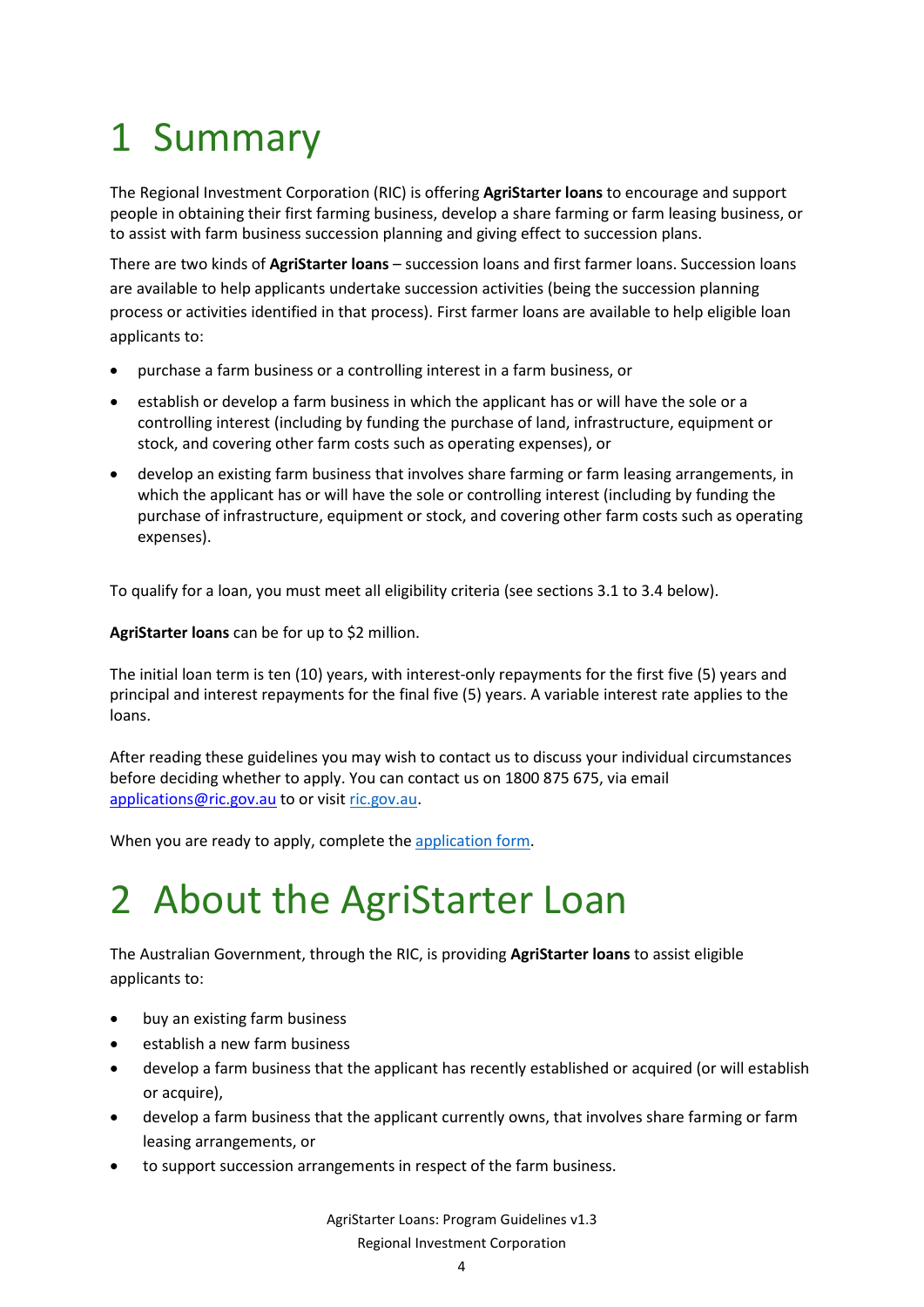Subject to the limits outlined in these guidelines, these loans can be used for most genuine farm business-related expenses to help establish and safeguard the profitability and productivity of those businesses into the future.

For all our loans, applicants must demonstrate (among other things) that they are in need of financial assistance, and their farm business is financially viable or has sound prospects of becoming financially viable within the term of the loan.

See the [Glossary](#page-18-3) for definitions of key terms.

## <span id="page-4-0"></span>3 Who can apply

You can apply for a first farmer loan if:

• you are seeking to purchase, establish or develop a farm business, including a share or farm leasing business, in which you hold or will hold the sole or a controlling interest (see sections 3.1 and 3.1.1 – First Farmer).

You can apply for a succession loan if:

- you are a farm business, or
- you are a farm business successor that is, you have recently inherited or will inherit an interest in a farm business, or have recently acquired or will acquire an interest in a farm under a succession plan (see sections 3.1 and 3.1.2 – Succession loans)
- you are a farm asset successor that is, you hold the sole or a controlling interest in a farm business, and have recently inherited or will inherit farm assets, or have recently acquired or will acquire farm assets under a succession plan (see sections 3.1 and 3.1.2 – Succession loans).

## 3.1 **Eligibility criteria**

An applicant must meet the eligibility criteria before they can obtain an **AgriStarter loan**. In all cases, the recipient of the loan must:

- have already obtained, or demonstrate that they will obtain within a reasonable period, a loan on commercial terms (see section 5.1.1)
- be in financial need of a concessional loan
- have the capacity to repay the loan, and
- meet all farm business eligibility criteria (see sections 3.2, 3.3 and 3.4).

It will also be necessary to show that the relevant farm business will be an 'eligible farm business' after the succession arrangements have been carried out, or the purchase, establishment or development of the farm business is complete.

#### **3.1.1 First Farmer**

To be eligible for a first farmer loan, in addition to eligibility criteria outlined in section 3.1, applicants must: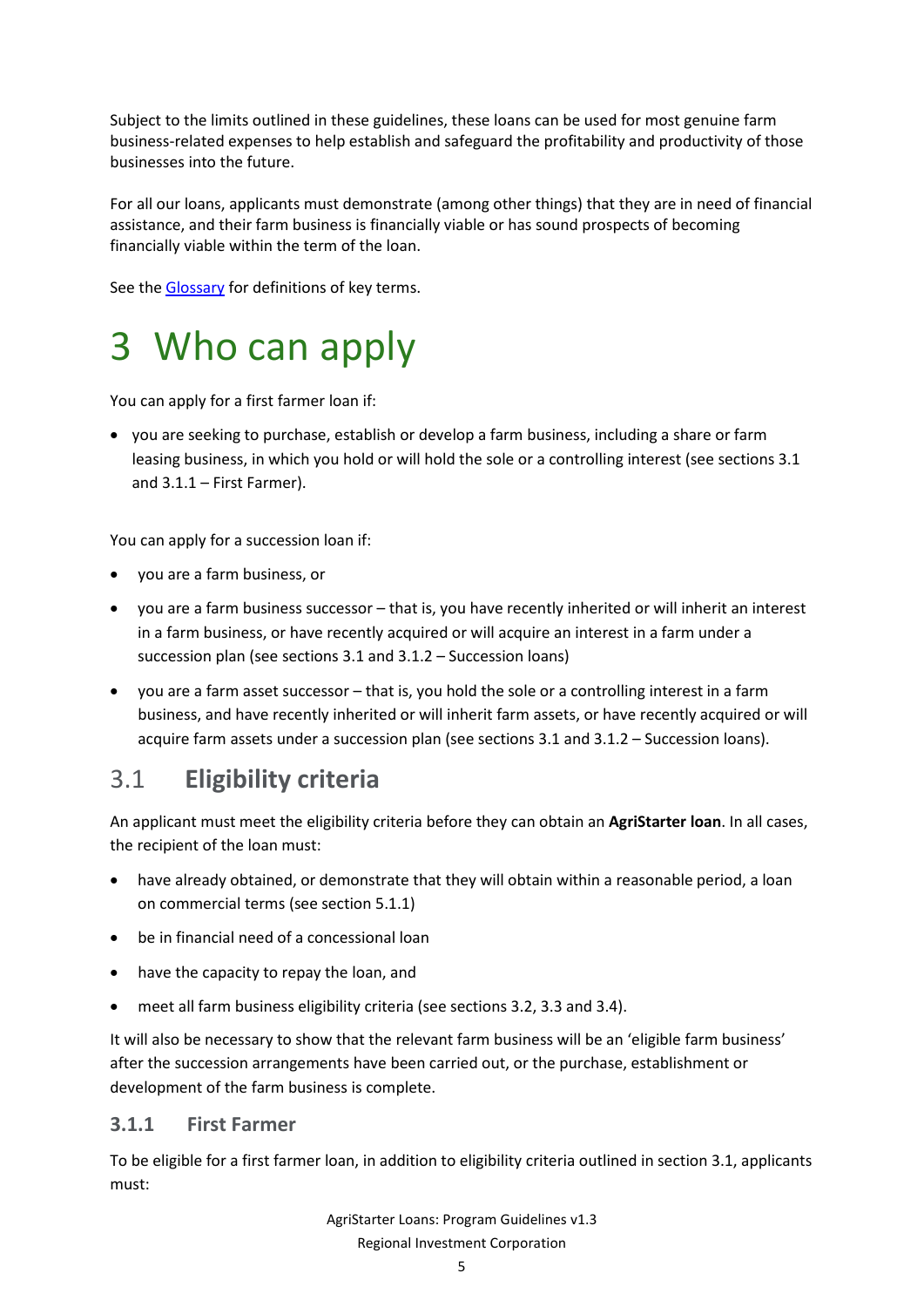- have at least three (3) years of relevant on-farm or equivalent experience, and
- intend to have the farm business as their principal business pursuit.

#### **First Farmer**

If you will use the loan to buy, establish or develop a farm business, you must:

• have not previously held the sole or controlling interest in a farm business (other than the recently acquired or established business in respect of which the loan is sought).

First Farmers will also need to show that the loan is for one or more of the following purposes:

- purchasing the sole or a controlling interest in a farm business
- establishing a farm business in which they will hold the sole or a controlling interest
- developing a farm business that they have recently acquired or will acquire, being a farm business in which they hold or will hold the sole or a controlling interest
- developing a farm business that they have recently established or will establish, being a farm business in which they hold or will hold the sole or a controlling interest.

#### **First Farmer - Share Farming / Farm Leasing Business**

There are specific requirements if your farm business involves share farming or farm leasing (or both). If you will use the loan to develop an existing farm business that you own that involves share farming or farm leasing arrangements, you must:

- hold the sole or a majority interest in a share farming or farm leasing business
- have not previously held the sole or a majority interest in another farm business or have not previously held the sole or a majority interest in land on which primary production aspects of a farm business were being undertaken
- provide a copy of the formal written share farming or farm leasing agreement signed by both parties, detailing the start and end dates of the agreement and land being leased or share farmed.

Share farmers and farmers leasing land will also need to show that the loan is for one or more of the following purposes:

- purchasing the sole or controlling interest in a farm business, including a share farming or farm leasing business
- develop a share farming or farm leasing business that they have recently established or acquired (or will establish or acquire)
- developing a share farming or farm leasing business, even if this results in the farm business no longer involving share farming or farm leasing.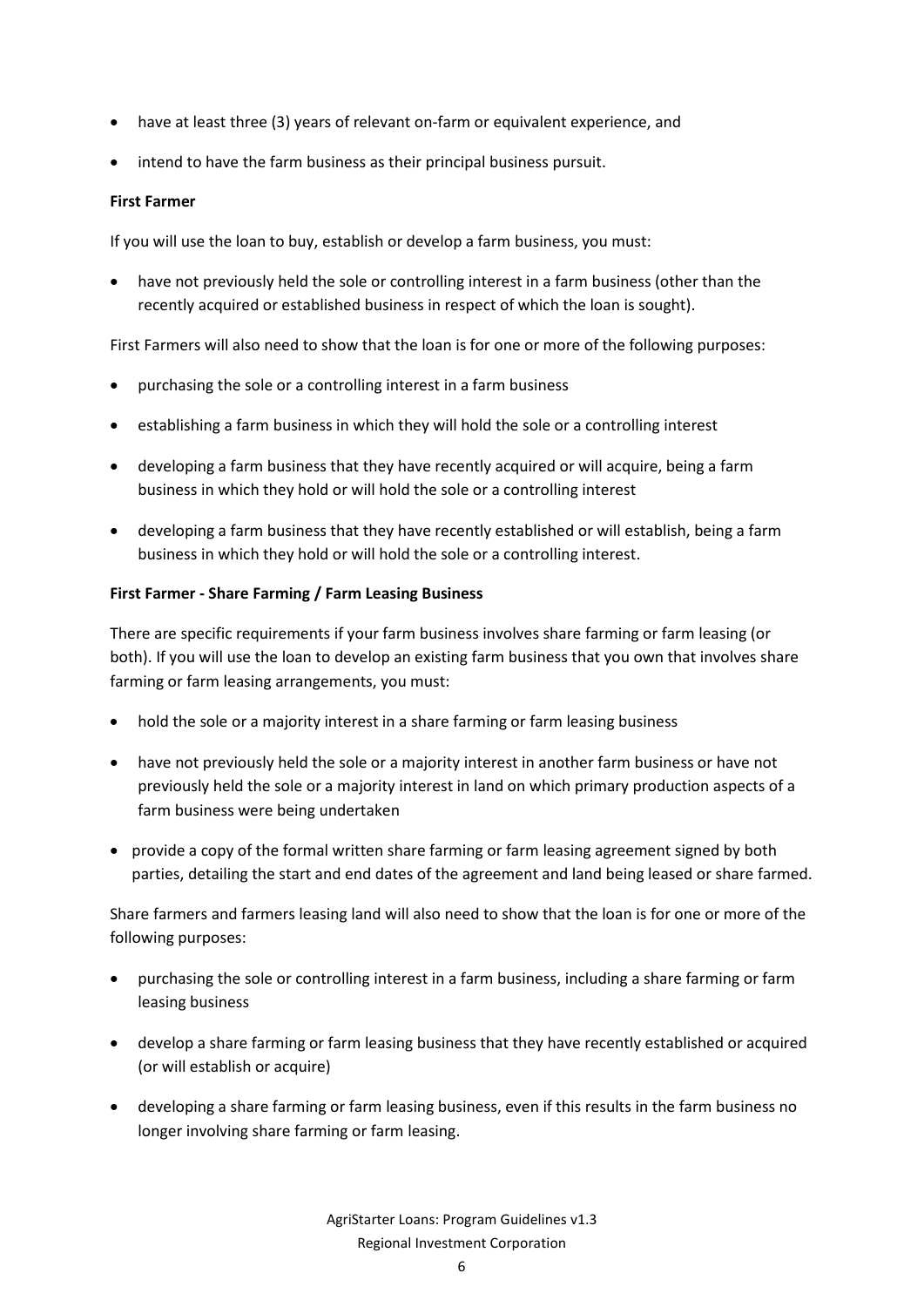### **3.1.2 Succession loans**

To be eligible for a succession loan, in addition to eligibility criteria outlined in section 3.1, applicants must demonstrate that:

- the farm business is undertaking or has undertaken succession planning, and
- the loan is to support succession arrangements (that is, the succession planning process and the activities identified in the succession planning process).

There are also further requirements, which differ depending on whether you are a farm business successor, farm asset successor or farm business.

#### **Farm business succession**

If you will use the loan to support farm business succession, you will need to show that, after the succession arrangements have been carried out:

- at least one (1) member of the farm business will have experience operating a farm business or a demonstrated potential to operate a farm business, and
- at least one (1) member of the farm business intends to have the farm business as their principal business pursuit.

#### **Farm asset succession**

If you will use the loan to support farm asset succession, you will need to show that, after the succession arrangements have been carried out, the farm business in which the farm asset successor holds the sole or controlling interest will:

- have at least one (1) member who has experience operating a farm business or a demonstrated potential to operate a farm business, and
- have at least one (1) member who intends to have the farm business as their principal business pursuit.

#### **Loan to a farm business**

If the loan is to be provided directly to a farm business, at least one (1) member of the farm business must have the farm business as their principal business pursuit.

## **3.2 Farm business eligibility criteria**

To be eligible for a first farmer loan or succession loan, your farm business must:

- be assessed by us as financially viable, or having sound prospects of becoming financially viable within the term of the loan (see section 3.3)
- undertake all primary production aspects of the business wholly within Australia
- operate as a sole trader, partnership, a trust or a corporation (within the meaning of the *Corporations Act 2001* (Cth))
- be registered for tax purposes in Australia with an ABN and be registered for GST
- not be under external administration or bankruptcy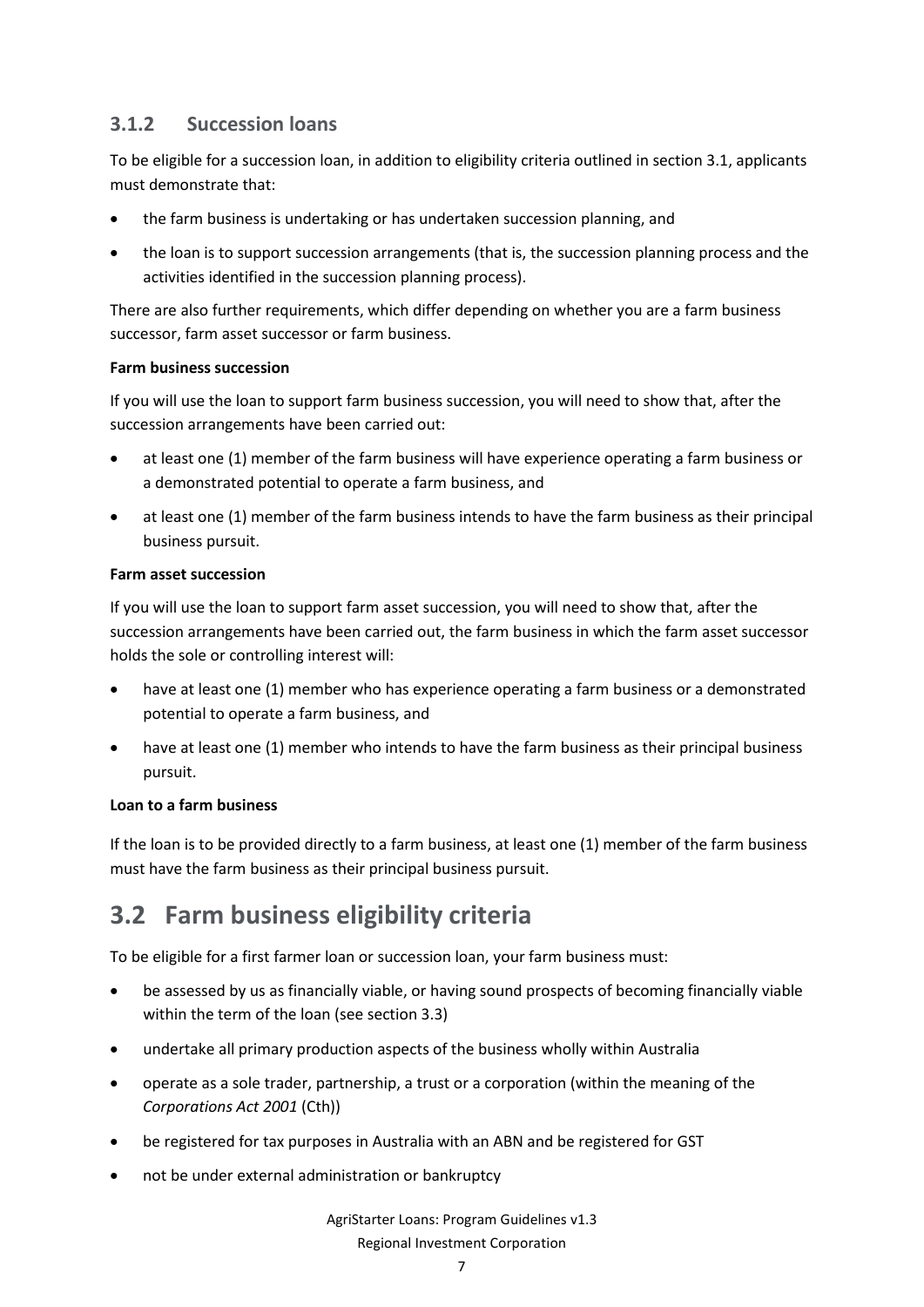• have at least one (1) member who is an Australian citizen or a permanent resident**.**

## **3.3 Sound prospects of long-term financial viability**

To be eligible for an **AgriStarter loan**, your farm business must have sound prospects of ongoing financial viability within the term of the loan.

A farm business is considered financially viable when the business generates sufficient net profit after fixed and variable expenses to:

- service borrowings at commercial interest rates
- provide an adequate standard of living for relevant members of the farm business
- allow investment on-farm to maintain the farm's productive assets
- provide funds for investment that increases long-term productivity.

## **3.4 Connection to constitutional trade or commerce**

An **AgriStarter loan** must have a particular kind of connection to 'constitutional trade and commerce'. 'Constitutional trade or commerce' means trade or commerce:

- between Australia and places outside Australia, or
- among the States, or
- within a Territory, between a State and a Territory or between two (2) Territories.

A succession loan can only be made:

- to support farm business succession in respect of a farm business that is engaged solely or mainly in producing commodities for constitutional trade or commerce, or
- to support farm asset succession in respect of a farm business in which a farm asset successor holds the sole or a controlling interest, and that is engaged solely or mainly in producing commodities for constitutional trade or commerce, or
- for the purpose of encouraging or promoting constitutional trade or commerce.

A first farmer loan can only be made:

- in respect of a farm business that is engaged solely or mainly in producing commodities for constitutional trade or commerce, or
- for the purpose of encouraging or promoting constitutional trade or commerce.

For a business to be engaged in producing commodities 'for' constitutional trade or commerce, it does not need to sell produce directly to the relevant interstate, overseas or Territory markets. It is sufficient for the business to sell produce into supply chains that will distribute the produce in those markets.

Alternatively, the relevant farm business might not yet be engaged in constitutional trade or commerce (e.g., because it has not yet been established). Where this is the case, the loan might encourage or promote constitutional trade or commerce where, for example, it is given to a first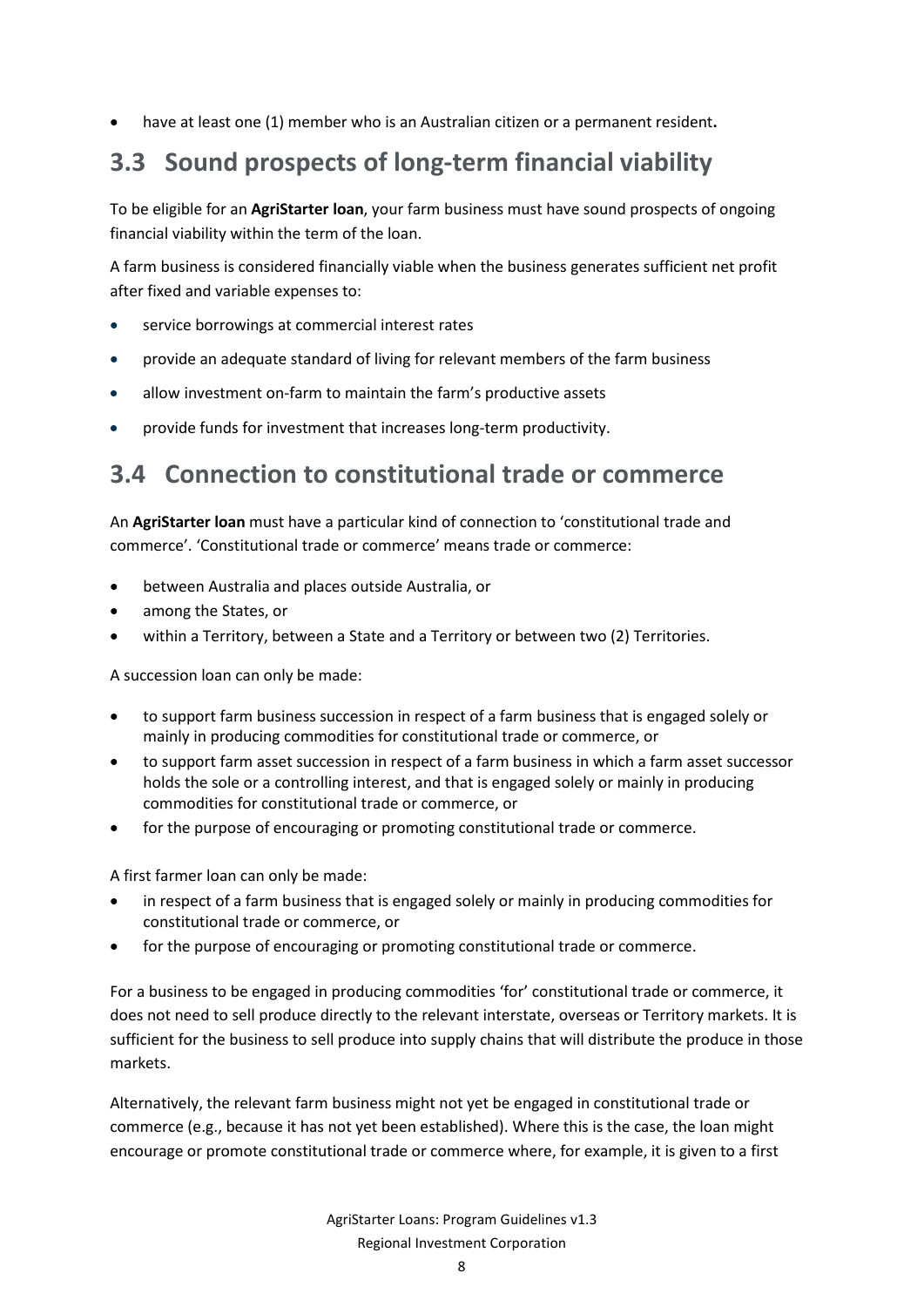farmer to establish a farm business that will engage solely or mainly in producing commodities for constitutional trade or commerce.

If you are applying for an **AgriStarter loan** in relation to a farm business that does not, at present, solely or mainly produce commodities for relevant interstate, overseas or Territory markets, you must either:

- be proposing to use the loan for specific expenditure directed at securing such markets in the future, or
- outline the steps you plan to undertake to access these markets.

If you are granted an **AgriStarter loan** in such a case, the terms of the loan will either require you to use the loan for the proposed purpose, or to take steps towards transforming the farm business into a business that solely or mainly produces commodities for a relevant market.

Before collating evidence to support your application, you may wish to discuss your individual circumstances with us. We can help you to identify the types of evidence we require.

Examples of acceptable evidence to meet this criterion can include one (1) or a combination of the following:

- a business plan that includes a succession plan
- a statutory declaration from you or a relevant third party, including your processor or wholesaler
- supply contracts or sales receipts
- a heads of agreement document
- vendor declarations
- correspondence with processors, wholesalers, retailers or other organisations in the supply chain
- correspondence with industry bodies or government authorities about access to new or existing markets.

#### **Mix between interstate, territories and/or overseas sales**

You will be eligible for an **AgriStarter loan** regardless of the mix between your actual or intended sales into the relevant interstate, overseas and Territory markets. For example, an applicant with an actual or intended mix of 100 per cent interstate sales and 0 per cent overseas sales will be treated in the same way as an applicant with an actual or intended mix of 50 per cent interstate sales and 50 per cent overseas sales. You only need to provide evidence that the commodities the farm business produces (or will produce) are (or will be) solely or mainly for the relevant markets to satisfy this requirement.

## **3.5 Gathering evidence and supporting documentation**

As part of your application process, you may be asked to provide evidence that your farm business meets the eligibility criteria. The types of evidence required will depend on the individual circumstances of your farm business. Contact us if you would like to discuss your application before compiling supporting documentation.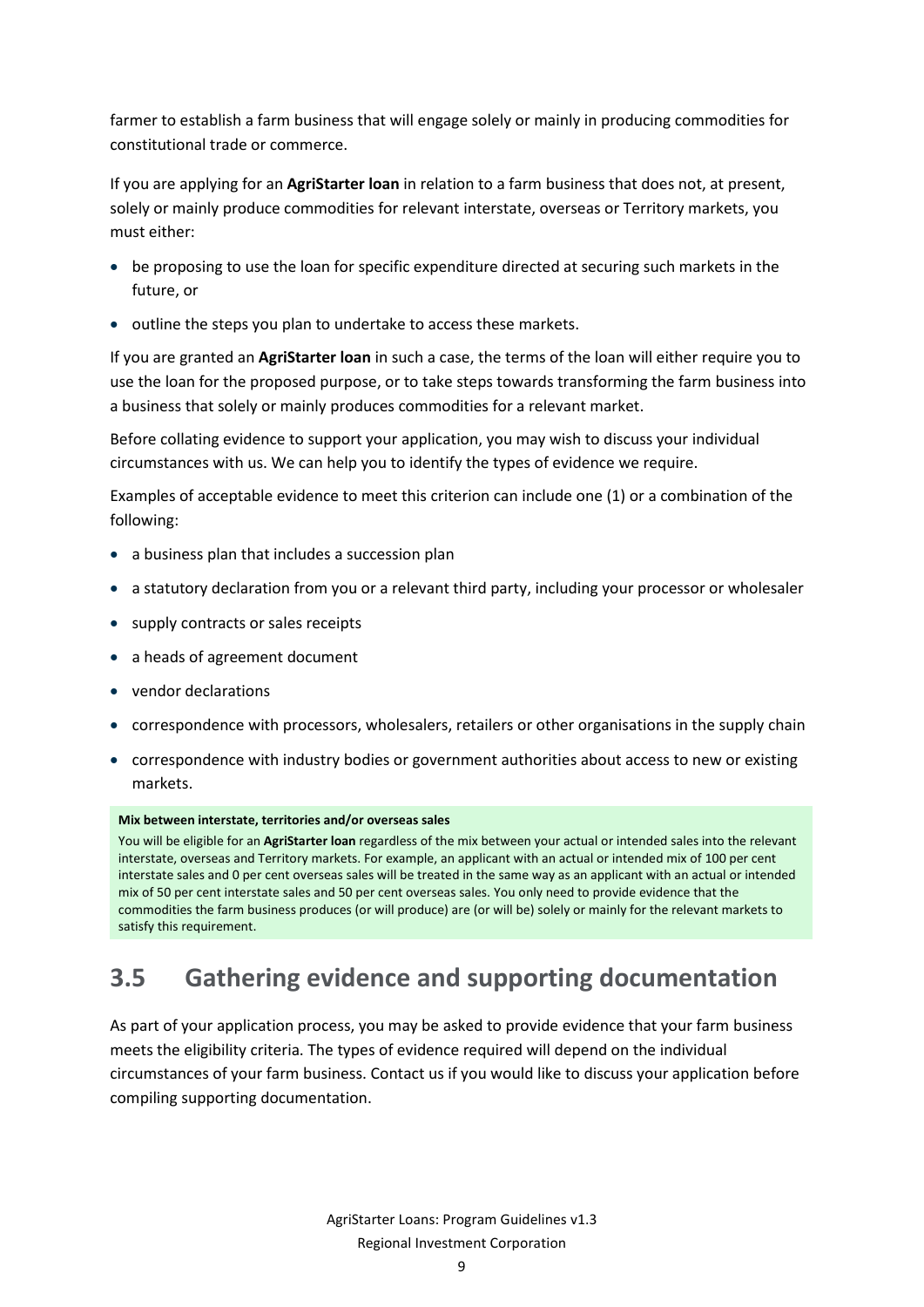## <span id="page-9-0"></span>4 Loan uses

## **4.1 Eligible loan uses**

**AgriStarter loans** can only be granted for particular purposes. For a succession loan, the purpose must be to support succession arrangements in respect of a farm business that is or will be an eligible farm business. For a first farmer loan, the purpose must (broadly speaking) be to support the purchase, establishment or development of a farm business, including a share or lease farming business, that is or will be an eligible farm business.

You can use the loan for a range of purposes within those overarching requirements, including:

- funding the purchase of the farm business, including land, infrastructure and other farm business assets
- funding the purchase of land, infrastructure and other farm business assets as part of establishing or developing the farm business
- buying out relatives during farm business succession
- paying costs associated with the succession planning process
- paying for legal costs or stamp duty.

If you recently purchased a farm business, or received it as part of succession arrangements and are seeking capital to get it up and running, you can use this loan to:

- invest in new infrastructure, machinery or productivity enhancements
- cover operating expenses (e.g. planting crops, buying livestock or paying bills and wages)
- refinance certain existing debt at our low interest rate to improve cash flow (see section 5.1.2). However, you may not use a loan to refinance personal debt or debt not related to the farm (see section 4.2).

If you currently own a farm business that involves share farming or lease farming arrangements and are seeking capital to upgrade and strengthen your business, you can use this loan for any of the purposes below, even if it results in the farm business no longer involving share farming or farm leasing:

- purchasing an interest in a farm business
- purchase land to develop the farm business, even if this results in the farm business no longer involving share farming or farm leasing
- purchase farm equipment, infrastructure and other farm business assets
- cover operating expenses (e.g. planting crops, buying livestock or paying bills and wages)
- refinance certain existing farm-related debt.

Whether you're buying an existing farm business, undertaking succession arrangements, or developing or establishing a farm business, our loans can be used for most genuine farm businessrelated expenses.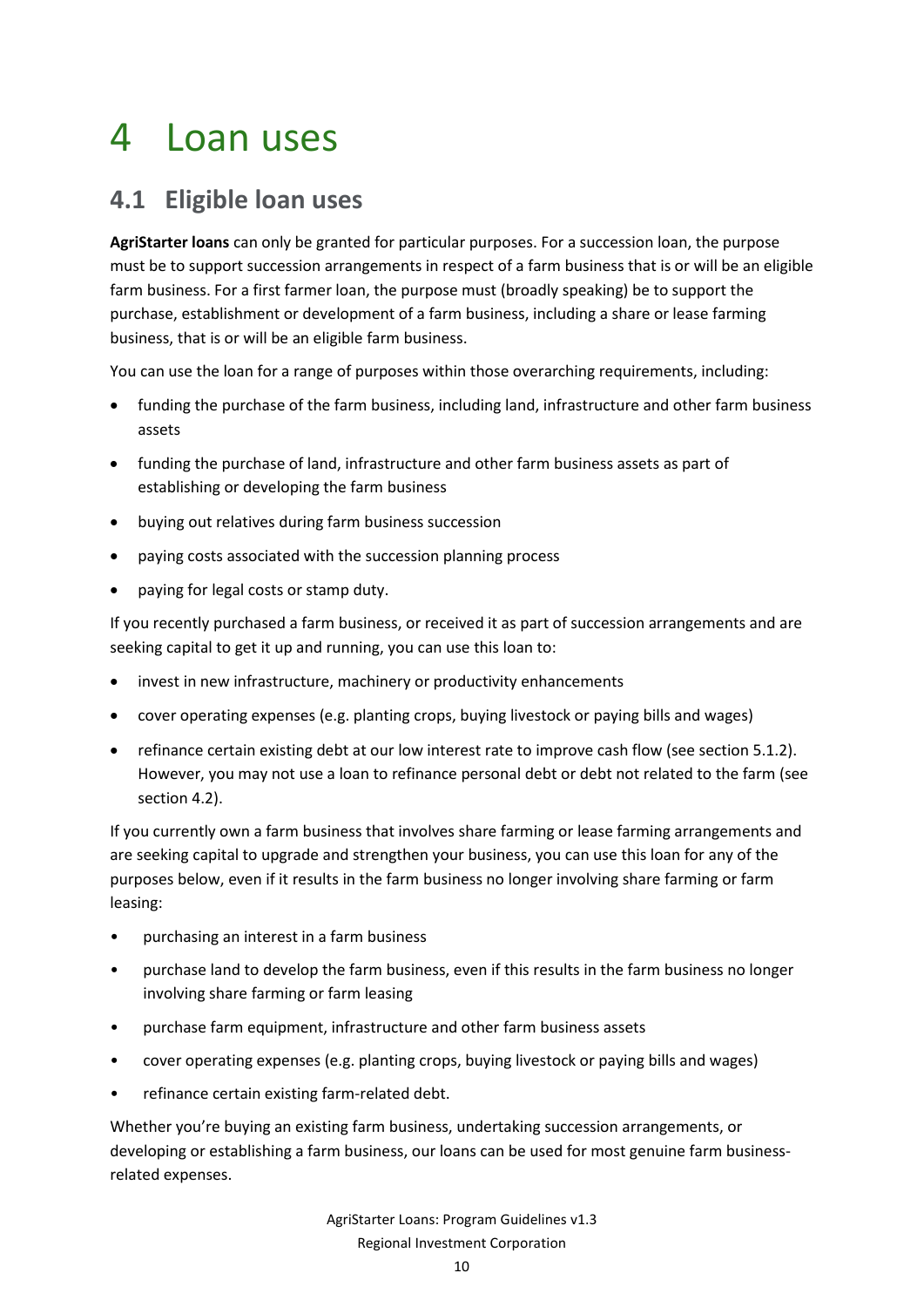#### **Outlining a business case for your loan use**

You will need to outline a business case for the loan use in your application. This will need to include the intended outcomes of the proposed activities. Focus on how the activities will ensure the profitability and productivity of your farm business, help to manage risks and contribute to long-term viability.

If you are proposing to use the loan for the purchase of a new farm business or farm land, your business case will need to be supported by independent financial advice.

## **4.2 Non-eligible loan uses**

Examples of non-eligible loan uses may include, but are not limited to:

- purchase of private and domestic assets
- payment of private and domestic expenses
- purchase of and/or investment in non-farm assets and payment of non-farm expenses
- payment of tax and statutory payments (subject to the exceptions set out in the definition of that term – see the Glossary)
- your own labour costs
- reimbursement for depreciation of assets
- payment of dividends or other distributions of equity to owners
- activities funded under other Commonwealth and state or territory government programs (except for debt that is refinanced from other concessional loans).

Please contact us if you are not sure whether the activities you would like to undertake are eligible.

## <span id="page-10-0"></span>5 Loan features

### **5.1 Loan amount**

Eligible applicants can apply for a loan of up to \$2 million. There is no minimum loan value.

#### **5.1.1 New Debt**

You may apply for new debt of up to \$2 million, or the amount that would result in half your total debt being held in Commonwealth-funded concessional loans – whichever is the lesser.

Your 'total debt' is the total debt you owe in respect of the relevant farm business, including both commercial debt and debt established under Commonwealth-funded concessional loans.

If you are in the process of applying for commercial debt, you can apply to us for a matching amount (or less) up to a limit of \$2 million. In such cases, the minimum requirement is that the debt is drawn down simultaneously.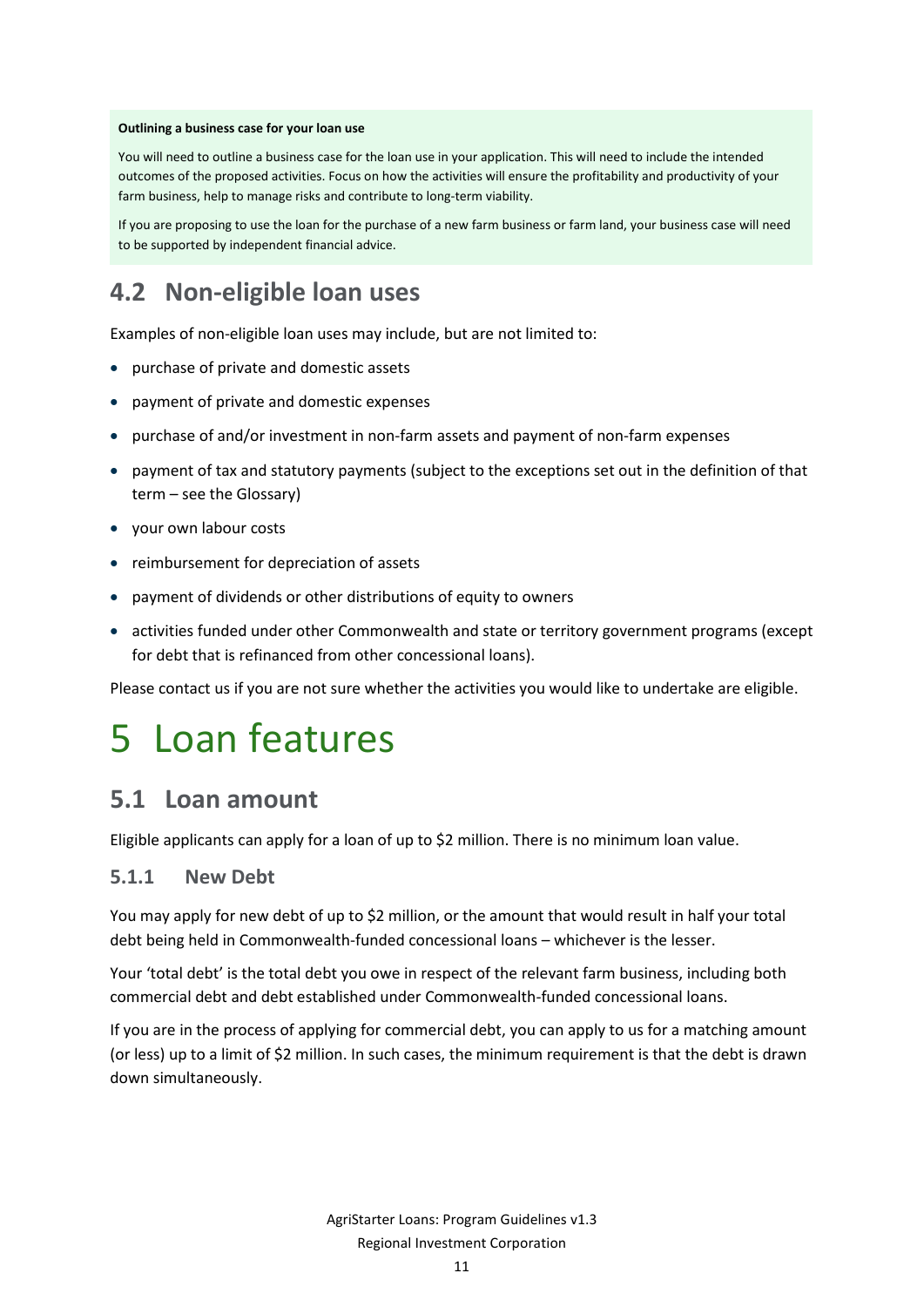### **5.1.2 Refinancing**

Farm businesses may apply to refinance up to 50 per cent of their total debt (excluding debts which are not in respect of the farm business, such as personal, credit card and home loan debts), provided that the overall amount of the **AgriStarter loan** does not exceed \$2 million.

[Figure 1](#page-11-0) provides examples of the maximum value of a loan for 'refinancing' and 'new debt' if a farm business held \$800,000 in commercial debt before applying for an **AgriStarter loan**.



#### <span id="page-11-0"></span>**Figure 1**

**Maximum value of RIC loan if commercial debt of \$800,000**

<span id="page-11-1"></span>[Figure 2](#page-11-1) provides examples of the maximum value of a loan for 'refinancing' and 'new debt' if a farm business held \$2.4 million in commercial debt before applying for an **AgriStarter loan**.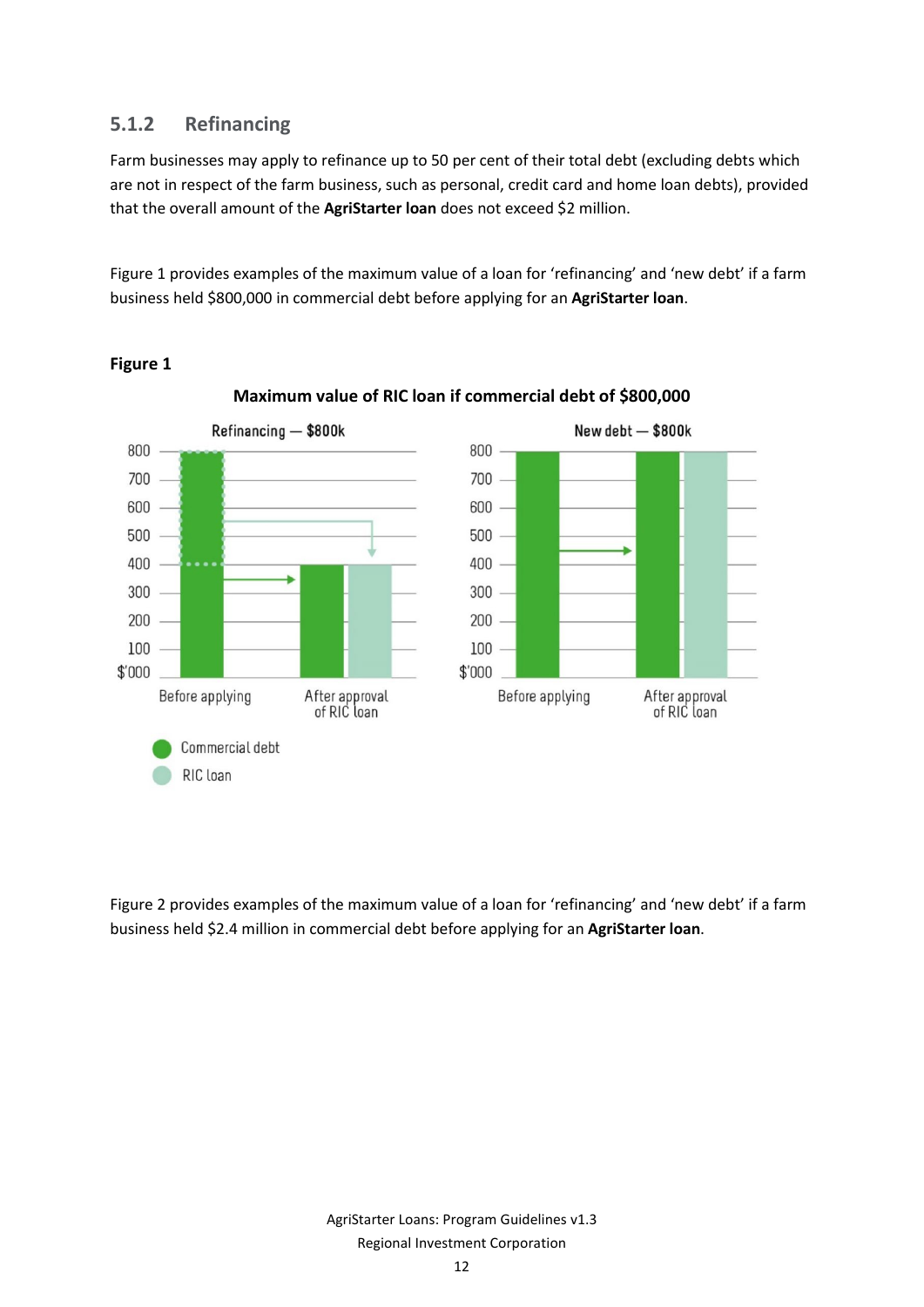



#### **Maximum value of RIC loan if commercial debt of \$2.4 million**

#### **Note**

Under a new debt of \$2.4 million, the loan amount does not match the amount held in **commercial debt** because the maximum amount of a loan is capped at \$2 million.

## **5.2 Loan term and repayments**

#### The term of an **AgriStarter loan** is 10 years.

Loan recipients make interest-only repayments for the years 1-5; and principal and interest repayments for years 6-10. Principal repayments will be calculated on the basis of a longer loan term, meaning that only a proportion of the principal will be repaid during the life of the loan. At the end of the loan term, the loan recipients must repay or refinance any remaining loan balance through commercial finance (or repayment by other means).

The principal of the loan may be repaid (wholly or partly) at any time during the term of the loan without incurring a fee.

We will determine the repayment amounts and frequency offered to successful applicants and this will be detailed in the loan agreement.

Under no circumstances can a loan recipientredraw on repaid **AgriStarter loan** amounts.

### **5.3 Interest rate**

The current variable interest rate is published on our website. We will review and revise the interest rate if necessary in accordance with material changes to the Commonwealth 10-year bond rate, where a material change is a movement of more than 10 basis points (0.1 per cent).

Any interest rate change will be effective from 1 February and/or 1 August each year, as applicable.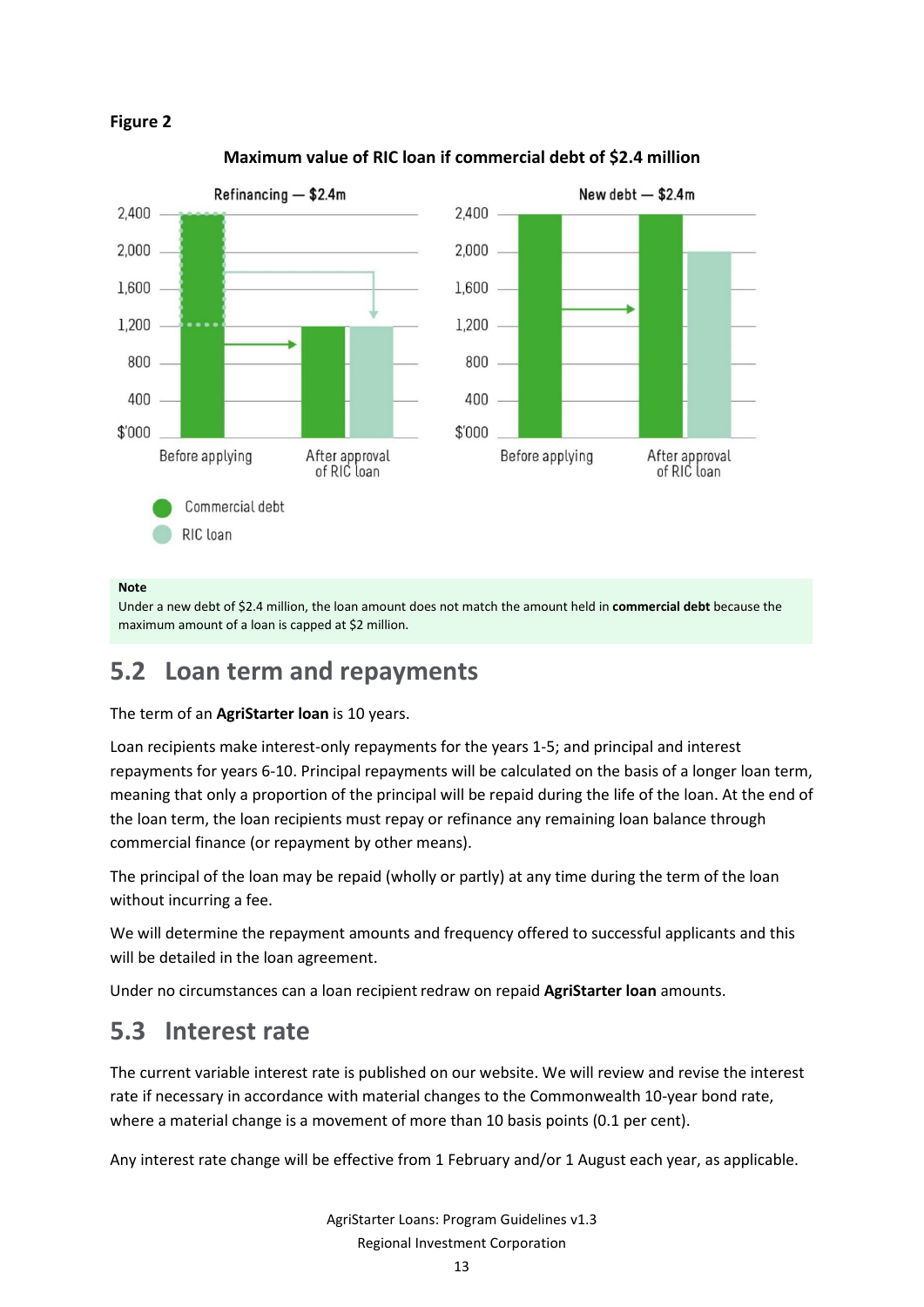We will give loan recipients advance notice of any changes in writing and on our website.

We will determine how interest is calculated and charged and outline this in the loan agreement**.**

## **5.4 Loan draw down**

Successful applicants must fully draw down their **AgriStarter loan** from us within six (6) months of signing the loan agreement or as otherwise agreed with us.

We will specify details for repayment of the loan in the loan agreement.

We will pay loans to the Australian bank account held by the loan recipient and nominated by the applicant or relevant third parties at the time of settlement.

## **5.5 Relationship with other concessional loans**

An eligible farm business may only hold up to \$3 million in concessional loans across previous and existing government-funded concessional loans (including our loans), with the exception of the Commonwealth's Dairy Recovery Concessional Loans. Farm businesses that hold a Dairy Recovery Concessional Loan may hold up to \$4 million in total.

At the time a RIC loan is approved, the eligible farm business must have commercial debt equal to or more than the amount held in government-funded concessional loans (including our loans).

### **5.5.1 Refinancing a government-funded concessional loan**

If you hold a government-funded concessional loan, you may be eligible to refinance some or all of the loan with us. You can refinance existing concessional loans either in full or in part, provided that the new **AgriStarter loan** does not exceed \$2 million, or the amount that would result in half your total debt being held in Commonwealth-funded concessional loans – whichever is the lesser (see section 5.1 above).

The refinanced loan must be drawn in the same name as the existing concessional loan.

### **5.5.2 Applying for more than one loan with us**

If you have applied for and received a loan from us, you may still be eligible to apply again. This will be subject to meeting the eligibility criteria at the time of application.

# <span id="page-13-0"></span>6 Loan security

If your loan application is successful, you must provide us with sufficient and satisfactory security that meets our security requirements. The security you provide can include one (1) or a combination of:

- a registered mortgage over land or other assets satisfactory to the RIC
- any other security that we consider necessary.

We will consider a registered mortgage over livestock, a registered security interest in water rights, and a mortgage or other security interest in other chattels, as possible loan securities on a case-bycase basis. We will settle mortgage priority arrangements through mutual agreement with you and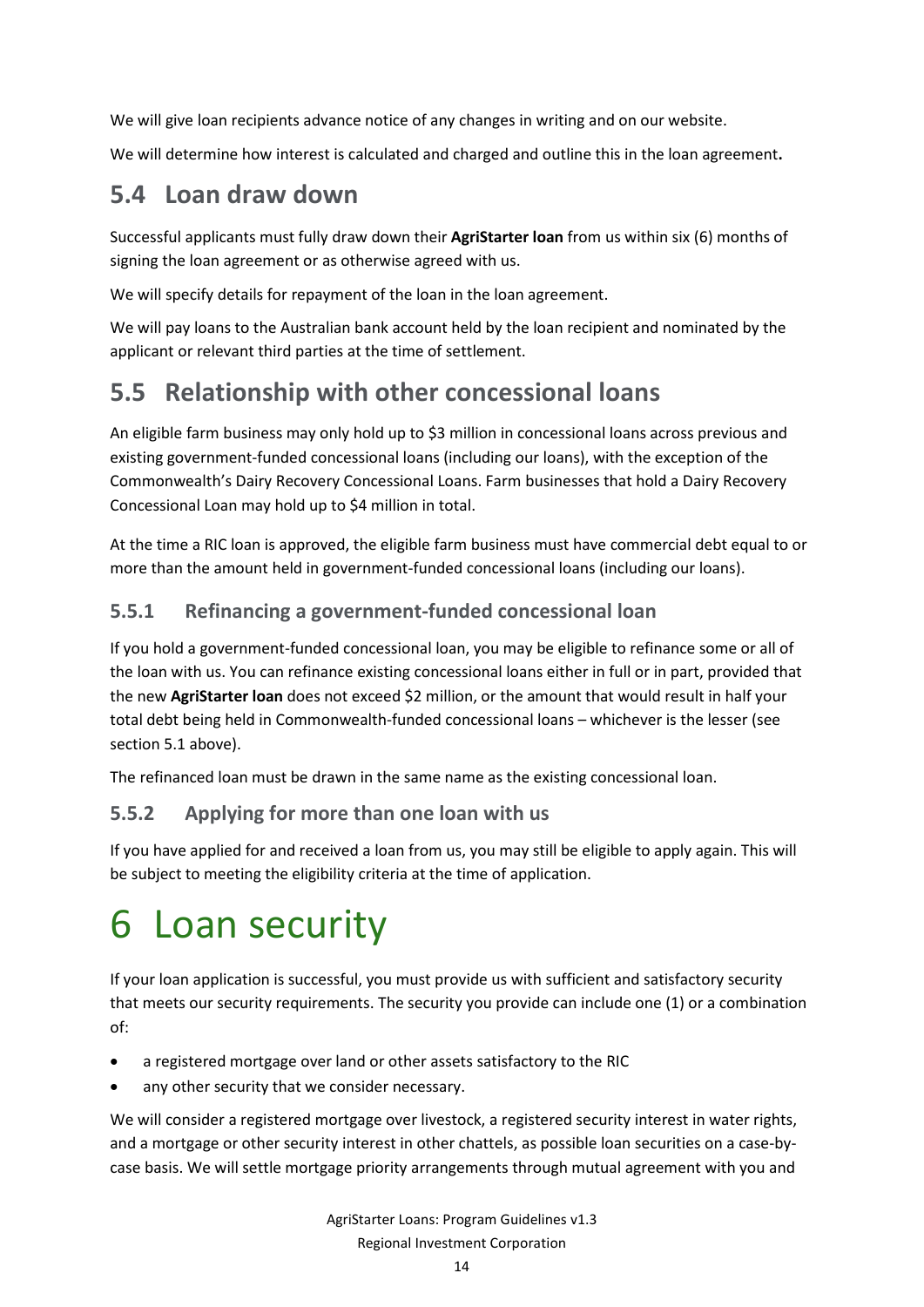your farm business's commercial lender. We will decide what constitutes sufficient and satisfactory security based on your individual circumstances.

Where applicable, assets you provide as security must be insured to the level we require. For example, against fire or flood.

We reserve the right to enforce our security interests if you do not comply with the terms and conditions of the loan or you default on loan repayments.

# <span id="page-14-0"></span>7 How to apply

To ensure your application has addressed all the necessary requirements, please:

- read these guidelines
- discuss your individual circumstances with us
- consider discussing your application with, or seeking assistance from, a trusted advisor or your local Rural Financial Counsellor
- complete th[e application form](http://ric.gov.au/agristarter#application-form) and compile all supporting documents identified in the **AgriStarter loan** Document Checklist in the application form
- submit your application and supporting documents by post, email or via our on-line application form.

Further information on how to address each of the eligibility criteria can be found in the application form.

If you require assistance, contact us on 1800 875 675 or via email at [applications@ric.gov.au](mailto:applications@ric.gov.au)

## <span id="page-14-1"></span>8 How applications are assessed

We will assess applications in accordance with these guidelines, the *Regional Investment Corporation Act 2018* (Cth), the *Regional Investment Corporation (Agristarter Loans) Rule 2019* and any additional ministerial direction made under the Act. The eligibility and assessment criteria may change from time to time.

In conducting our loan assessments, we will refer to information provided by the applicant as well as information gathered following our own independent investigations and background checks, such as inquiries about the applicant's credit history from credit reporting agencies, as required.

We will assess applications through a non-competitive priority process based on the order of receipt. To be eligible, applicants and their farm businesses must meet the requirements of the program as specified in these guidelines.

Loan offers will be subject to the availability of funds and will be made at our discretion. Lodging an application does not guarantee that an applicant will receive an **AgriStarter loan**.

When assessing applications**,** we will verify the information provided by applicants. We may liaise with the applicant, their bankers and professional advisors as required to confirm and verify documentary evidence and information provided.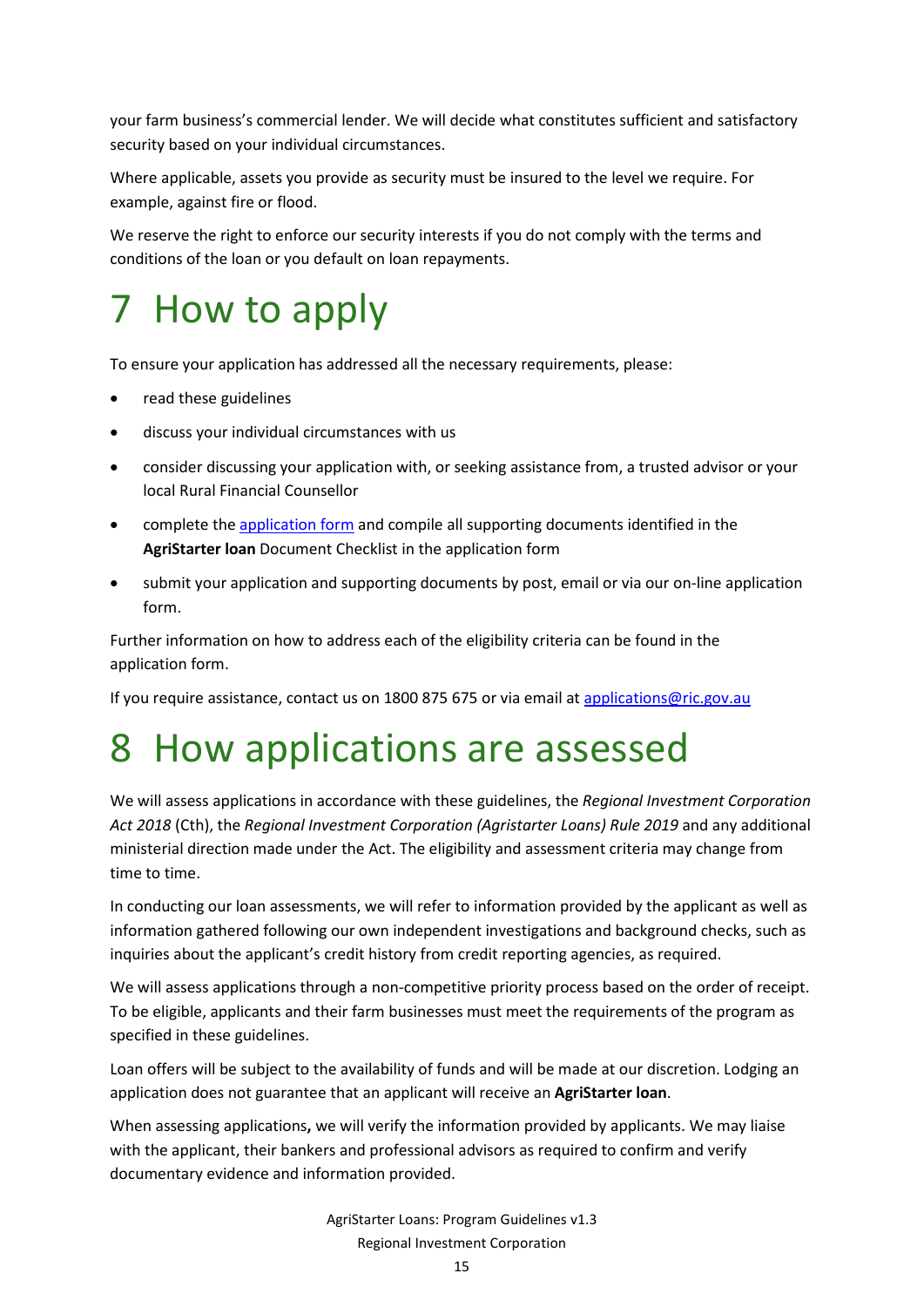If an incomplete application is lodged, we will contact the applicant to advise of any required information. Applicants can submit the missing information without lodging a new application provided it is received within the timeframe that we specify. If the applicant is unable to meet this requirement, their application may be declined.

Before applying for an **AgriStarter loan** or making a decision about whether to enter into a loan agreement, applicants should seek advice from their legal, business and financial advisors. Applicants are responsible for all costs incurred in the preparation and lodgement of their application.

# <span id="page-15-0"></span>9 Loan funding availability

The availability of loans is subject to the availability of funds. If the funding allocation is fully committed, no further applications will be considered. If this happens, notification of the early closure will be published on our website and those who have already lodged an application will be advised in writing.

# <span id="page-15-1"></span>10 Notifying applicants of loan decisions

We will provide formal written notification of the assessment outcome. If your loan application is declined, we will give you the reasons for the decision.

If your application is accepted, you must sign a loan agreement with us in order to receive an **AgriStarter loan**. This will set out the terms and conditions of the loan, including the requirement for the successful applicant to provide sufficient and satisfactory security. You must pay any actual costs of establishing the loan. Costs might include title searches, mortgage registration, Personal Property Securities Register searches and registrations and personal and corporate background checks.

# <span id="page-15-2"></span>11 Decision review process

If you disagree with our decision on your loan application**,** you can request a review of that decision. You must submit the request for a review in writing to us within 30 business days of receipt of the decision notification.

The request should be as specific as possible and you should ensure you provide us with sufficient new information to undertake the review.

Outline the reasons you disagree with the decision and address the issues identified in the decision notification. In your review request, you should:

- explain why you disagree with our assessment that you did not meet the eligibility criteria
- outline the factors you believe may have been overlooked by us in determining your eligibility
- provide additional relevant information not included in your original application that you believe may alter the assessment outcome.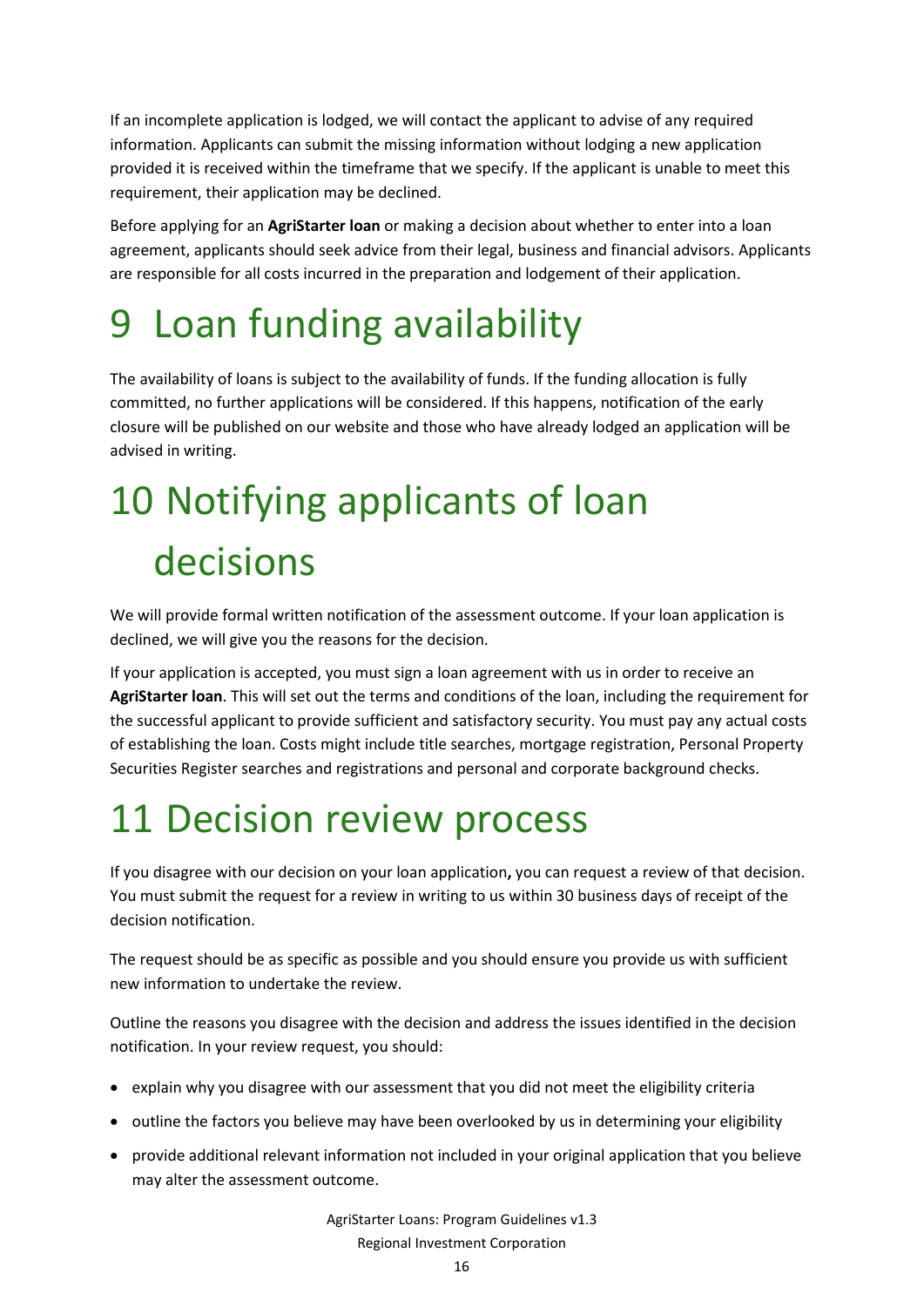Written requests to review a decision should be sent to:

Email: [credit@ric.gov.au](mailto:credit@ric.gov.au)

Or post to:

Loans Review Officer Regional Investment Corporation PO Box 653 Orange NSW 2800

Within 30 business days of receiving a request for a review, the Chief Executive Officer or delegate, will review the decision, make a Determination and advise you of the outcome. The reviewer will be a person not involved in the making of the original decision.

A Determination is a final decision. There is no further appeal against the Chief Executive Officer or delegate's Determination. Our Complaints and Feedback procedure cannot be used as a review mechanism.

There is no provision in the *Regional Investment Corporation Act 2018* (Cth) for review by the Administrative Appeals Tribunal to approve or not approve a loan. Additionally, it is outside the jurisdiction of the Commonwealth Ombudsman, as it is not an Australian Federal Government agency within the meaning of the *Ombudsman Act 1976* (Cth).

# <span id="page-16-0"></span>12 Loan conditions

## **12.1 Contracting arrangement**

If we accept your application, you will be required to enter into a loan agreement with us before we can give you any loan funds. The loan agreement will be for the term of the loan (10 years unless terminated earlier) and will set out the full details of the individual loan terms and conditions.

If you do not sign your loan agreement within the time frame provided, your loan offer may lapse. No contractual arrangement will exist until you sign a loan agreement with us. However, a loan agreement is binding once entered, and we may take action against you if you breach its terms.

### **12.2 Loan reviews**

Every year we will conduct a loan review to monitor your compliance with the terms and conditions of the loan agreement as well as the ongoing capacity of your farm business to meet those terms and conditions. During the review we may consult with your commercial lender.

We will give you at least two (2) months' notice of a loan review. You must give us evidence of expenditure of the **AgriStarter loan** funds when requested. These requirements will be contained in your loan agreement and are not imposed by the guidelines themselves. Evidence of expenditure includes all tax invoices, official receipts, bank statements or other similar records of amounts paid.

When we assess whether an eligible farm business has complied with the terms and conditions of the loan agreement in its expenditure and the activities it has undertaken, we will consider the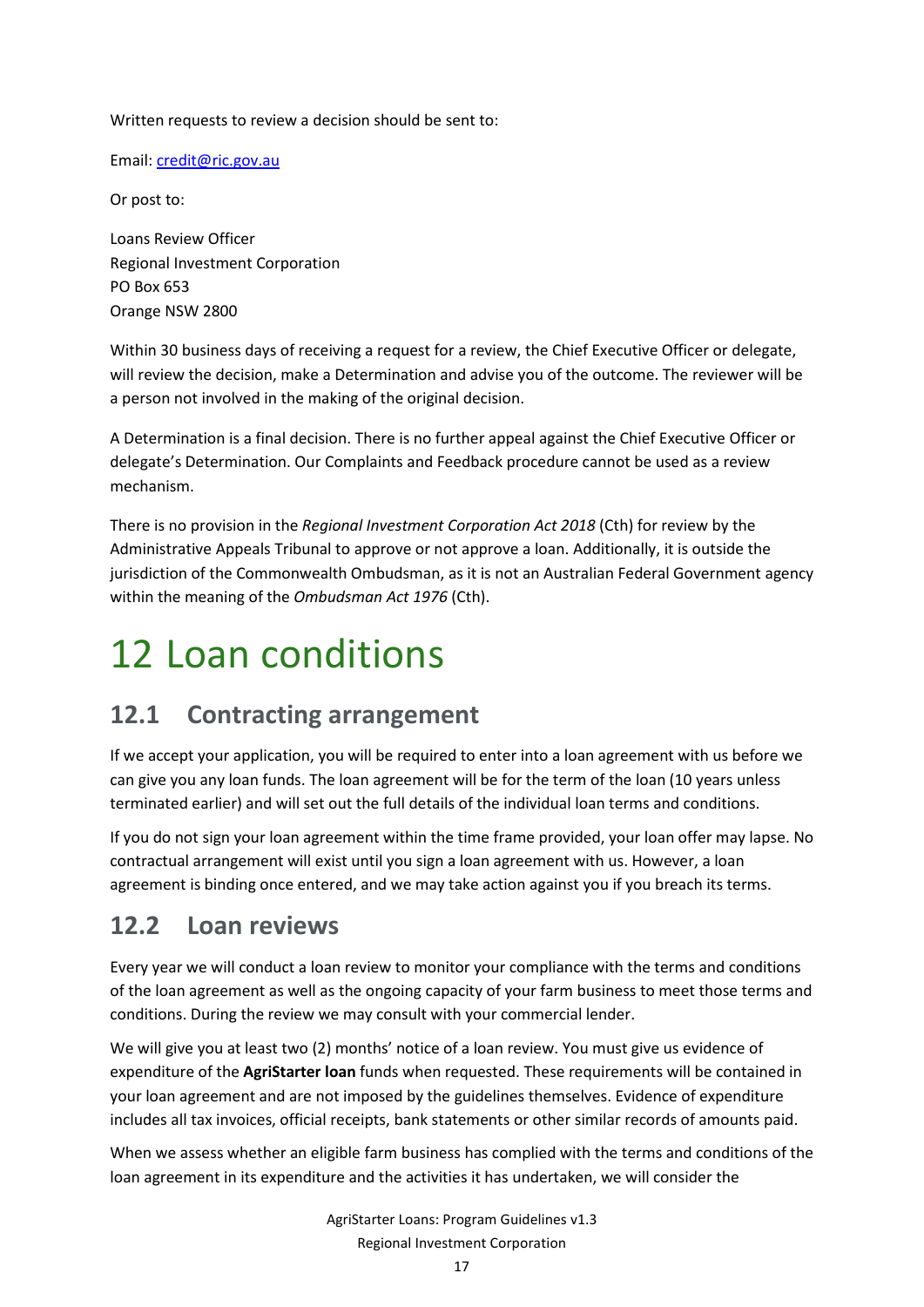expenditure and activities originally identified in the application form. As part of the final loan review, we will assess the business's capacity to refinance the remaining principal with a commercial lender when the loan term expires.

## **12.3 Reporting requirements**

If your application is accepted and you enter into a loan agreement, the loan agreement will require you to provide us with information throughout the term of the loan. Your reporting requirements and the types of information you must give us will be set out in the loan agreement**.**

# <span id="page-17-0"></span>13 Conflict of interest

We will take all reasonable measures to ensure that those involved in assessing and making decisions about applications do not have any conflicts of interest.

# <span id="page-17-1"></span>14 False or misleading information

If we find that any information you have given us in your application is false or misleading, we may take action to recover any funds advanced. We may also refer the matter to relevant law enforcement authorities of the relevant Australian, state or territory governments.

If you give false or misleading information in your application you may have committed an offence under the *Criminal Code Act 1995* (Cth)*.*

# <span id="page-17-2"></span>15 Onus on the applicant

When you apply for an **AgriStarter loan**, you are responsible for ensuring that:

- you have read and understood these guidelines and all the documents referred to in these guidelines
- all information in your application is true and correct to the best of your knowledge.

You are responsible for ensuring that you have read and understood all aspects of:

- the loan agreement and its terms and conditions
- any other documents that we provide.

You should seek advice from your legal and financial advisors before you apply for an **AgriStarter loan**. In some circumstances, we may require you to obtain such advice as a condition of approval. If you have questions about business tax, you can contact the Australian Taxation Office call centre on 13 28 66.

# <span id="page-17-3"></span>16 Privacy

The RIC and the Australian Government may use your personal information to assess your application and administer the **AgriStarter Loan**.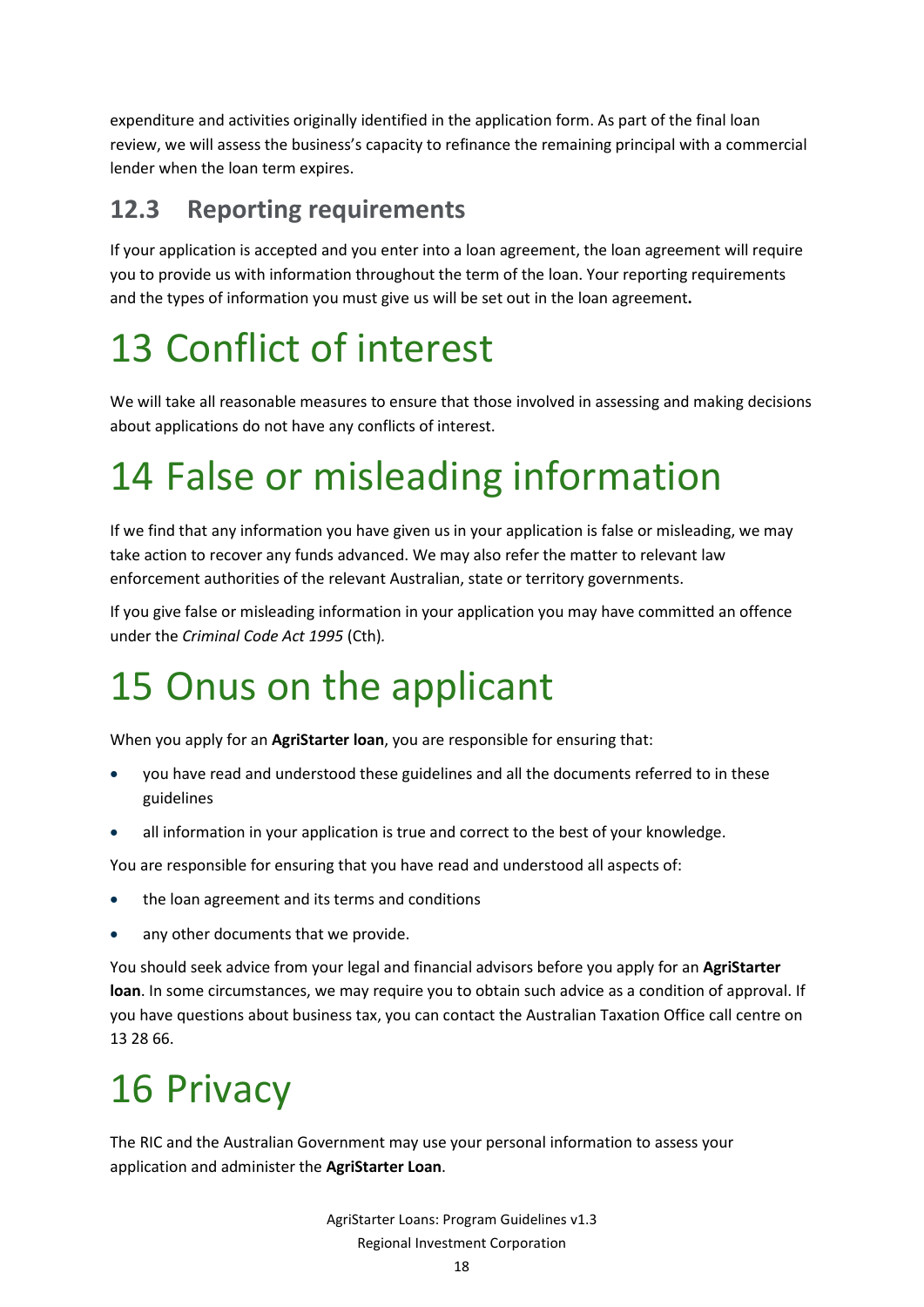The application form will require you to consent to the RIC and the Australian Government collecting, using and disclosing your personal information to assess your application and administer **AgriStarter loans**, and for any other incidental or related purpose (for example, conducting annual loan reviews).

The RIC and the Australian Government may disclose an applicant's personal information to any party engaged in the assessment or evaluation of the **AgriStarter loans**. Disclosure of information may also occur where authorised or required by an Australian law.

The RIC and the Australian Government will store personal information collected through the application form**,** supporting documents, the loan agreement and any monitoring and evaluation activities in compliance with the *Privacy Act 1988* (Cth).

Your personal information will not be disclosed overseas.

See our privacy policy to learn more about accessing and correcting personal information or making a complaint. Alternatively, call us on 1800 875 675.

## <span id="page-18-0"></span>17 Disclaimer

Neither the RIC nor the Australian Government accept any common law duty of care towards applicants in relation to **AgriStarter loans** or any information provided about the loans.

Also, the RIC and the Australian Government will not be liable for any loss or damage regardless of how it is caused. This includes:

- damage that results from the negligence of the RIC and the Australian Government
- damage that applicants suffer or incur in relation to **AgriStarter loans**
- damage suffered as a result of any information the RIC and the Australian Government provide about the loans.

## <span id="page-18-1"></span>18 Evaluation

We may conduct periodic evaluations to determine the contribution the **AgriStarter loan** makes to Australian Government policy objectives. You may be requested to give us information to help us with those evaluations.

# <span id="page-18-2"></span>19 Review of the guidelines

We may amend or revoke these guidelines at any time. We will publish revised guidelines on our website.

# <span id="page-18-3"></span>Glossary

| Term | <b>Definition</b>                                                                                                                  |
|------|------------------------------------------------------------------------------------------------------------------------------------|
| ABN  | means an Australian Business Number issued in accordance with the A New Tax<br>System (Australian Business Number) Act 1999 (Cth). |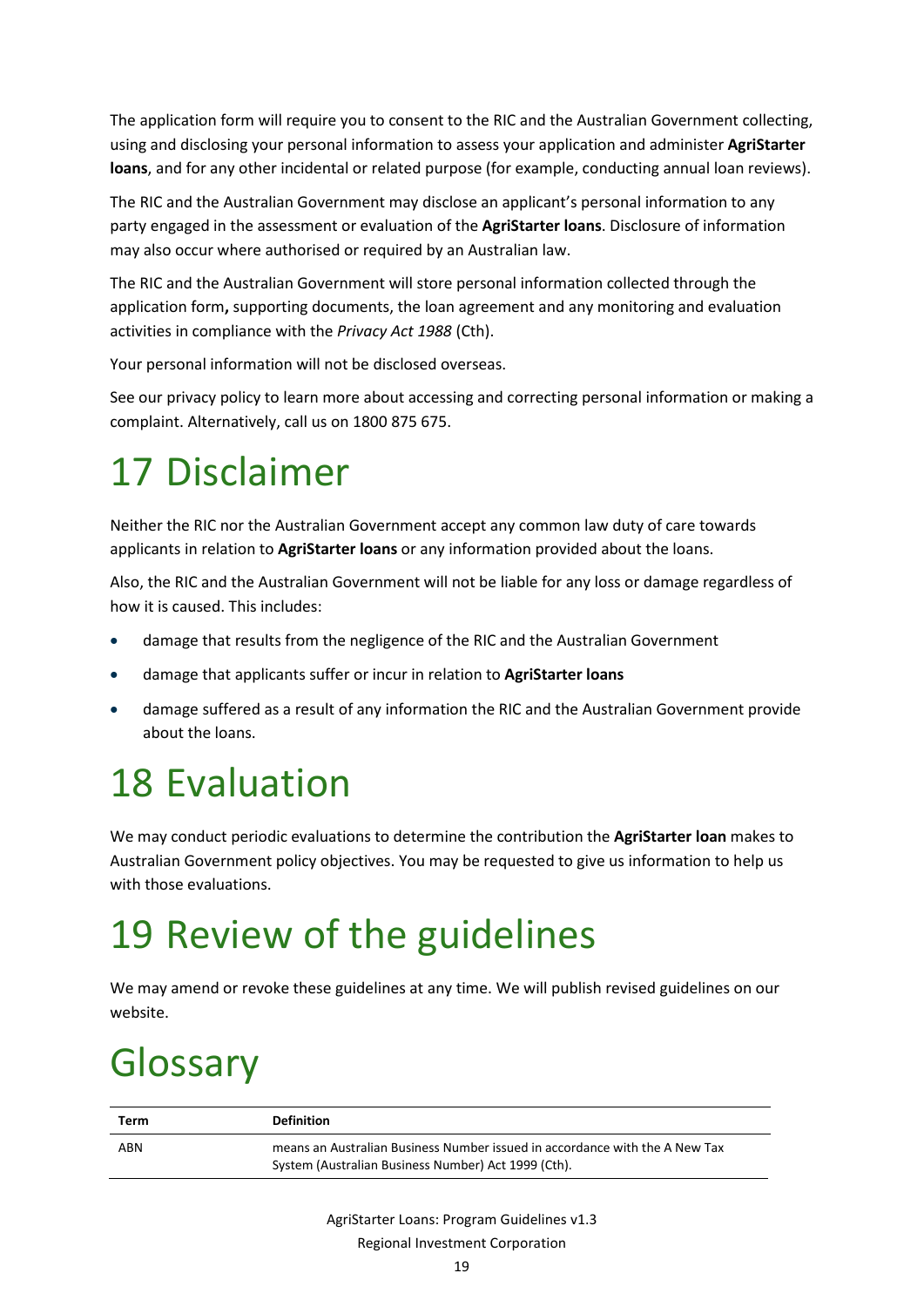| Term                                      | <b>Definition</b>                                                                                                                                                                                                                                                                                                                                                                                 |
|-------------------------------------------|---------------------------------------------------------------------------------------------------------------------------------------------------------------------------------------------------------------------------------------------------------------------------------------------------------------------------------------------------------------------------------------------------|
| adequate standard of<br>living            | A farm business will be assessed as providing an adequate standard of living if it<br>generates a sufficient cash surplus from its operations (and off-farm income, if any) to<br>provide adequate living expenses for members who are dependent on the farm<br>business (including their relevant family members).                                                                               |
|                                           | Adequate living expenses will be determined based on information provided by the<br>loan applicant. We will consider whether living expenses are adequate based on the<br>particular circumstances of individual households with reference to the Household<br>Expenditure Measure (as a guide), plus adjustments for other expenses as relevant,<br>including housing costs (for example, rent). |
|                                           | The Household Expenditure Measure is developed by the Melbourne Institute.                                                                                                                                                                                                                                                                                                                        |
| AgriStarter Ioan                          | A loan granted under the Regional Investment Corporation (Agristarter Loans) Rule<br>2019, being a first farmer loan or a succession loan.                                                                                                                                                                                                                                                        |
| applicant                                 | A first farmer, farm business, farm business successor or farm asset successor who<br>lodges an application for an AgriStarter loan.                                                                                                                                                                                                                                                              |
| application                               | means the application form and associated documents that an applicant must<br>complete and lodge with the RIC to apply for an AgriStarter loan.                                                                                                                                                                                                                                                   |
| Australian citizen                        | A person who:                                                                                                                                                                                                                                                                                                                                                                                     |
|                                           | is an Australian citizen under Division 1 or 2 of Part 2 of the Australian Citizenship<br>Act 2007 (Cth); or                                                                                                                                                                                                                                                                                      |
|                                           | both:                                                                                                                                                                                                                                                                                                                                                                                             |
|                                           | (i) was an Australian citizen under the Australian Citizenship Act 1948 (Cth)<br>immediately before the commencement day of the new Act; and                                                                                                                                                                                                                                                      |
|                                           | (ii) has not ceased to be an Australian citizen under the Australian Citizenship Act<br>2007 (Cth).                                                                                                                                                                                                                                                                                               |
| commercial debt                           | Debt that has been established upon commercial interest rates, terms and conditions.                                                                                                                                                                                                                                                                                                              |
|                                           | Examples of debt that is not considered to be commercial debt include, but are not<br>limited to:                                                                                                                                                                                                                                                                                                 |
|                                           | private debt or family debt not provided at arm's length and at commercial<br>$\bullet$<br>interest rates and terms and conditions                                                                                                                                                                                                                                                                |
|                                           | non-balance sheet loans<br>$\bullet$                                                                                                                                                                                                                                                                                                                                                              |
|                                           | equipment finance facilities<br>٠                                                                                                                                                                                                                                                                                                                                                                 |
|                                           | funding of normal or additional working capital                                                                                                                                                                                                                                                                                                                                                   |
|                                           | debt that was not established upon commercial interest rates, terms and<br>conditions (such as debt established at a concessional interest rate under<br>Commonwealth and state or territory government schemes).                                                                                                                                                                                 |
| Commonwealth-funded<br>concessional loans | Commonwealth-funded concessional loans include loans provided under the<br>following schemes:                                                                                                                                                                                                                                                                                                     |
|                                           | <b>Farm Finance Concessional Loans Scheme</b><br>$\bullet$                                                                                                                                                                                                                                                                                                                                        |
|                                           | Drought Concessional Loans Scheme<br>$\bullet$                                                                                                                                                                                                                                                                                                                                                    |
|                                           | Drought Recovery Concessional Loans Scheme                                                                                                                                                                                                                                                                                                                                                        |
|                                           | Farm Business Concessional Loans Scheme, including:<br>٠                                                                                                                                                                                                                                                                                                                                          |
|                                           | Drought Assistance Concessional Loans                                                                                                                                                                                                                                                                                                                                                             |
|                                           | - Dairy Recovery Concessional Loans                                                                                                                                                                                                                                                                                                                                                               |
|                                           | Business Improvement Concessional Loans.                                                                                                                                                                                                                                                                                                                                                          |
| company                                   | means a company that is incorporated in Australia and engages in substantial trading<br>or financial activities                                                                                                                                                                                                                                                                                   |
| external administration                   | In respect of a company—the external administration of the company in accordance<br>with the Corporations Act 2001 (Cth).                                                                                                                                                                                                                                                                         |
| farm asset successor                      | A person who holds the sole or a controlling interest in a farm business and:<br>has recently inherited or will inherit farm assets; or<br>a)                                                                                                                                                                                                                                                     |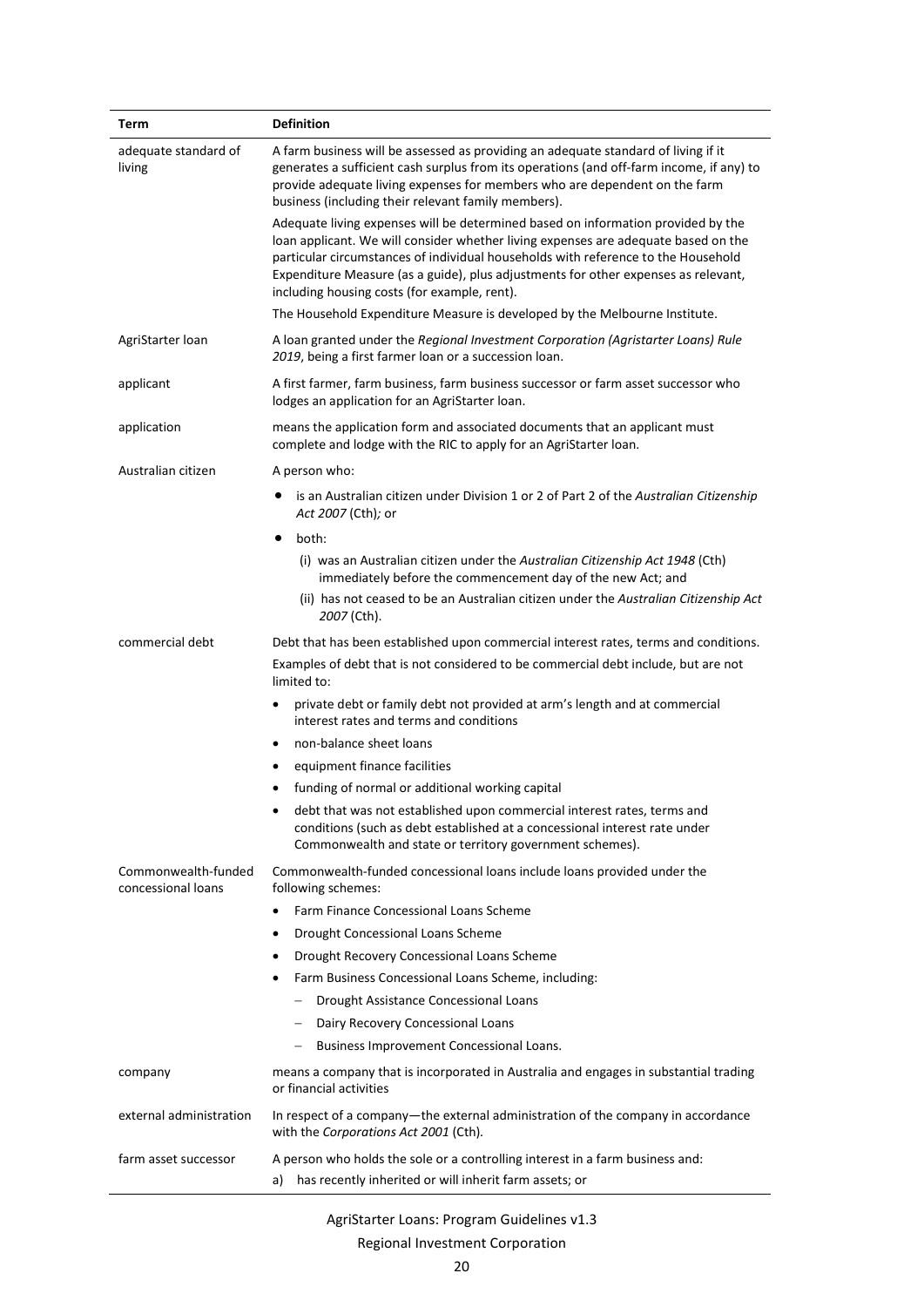| Term                    | <b>Definition</b>                                                                                                                                                                                                                                                                                                                                                                                                                                                            |
|-------------------------|------------------------------------------------------------------------------------------------------------------------------------------------------------------------------------------------------------------------------------------------------------------------------------------------------------------------------------------------------------------------------------------------------------------------------------------------------------------------------|
|                         | has recently acquired or will acquire farm assets under a succession plan.<br>b)                                                                                                                                                                                                                                                                                                                                                                                             |
| farm business           | A business that is involved within the agricultural, horticultural, pastoral, apicultural<br>or aquacultural industries.                                                                                                                                                                                                                                                                                                                                                     |
| farm business successor | A person who:                                                                                                                                                                                                                                                                                                                                                                                                                                                                |
|                         | has recently inherited or will inherit an interest in a farm business; or<br>a)                                                                                                                                                                                                                                                                                                                                                                                              |
|                         | has recently acquired or will acquire an interest in a farm business under a<br>b)<br>succession plan.                                                                                                                                                                                                                                                                                                                                                                       |
| farm leasing            | means a formal written contract by which the property owner (landlord) leases land<br>to the lessee (persons or persons), to undertake farming activities on the land. In a<br>farm lease arrangement the lessee pays rent to the landlord and retains any profits<br>made from their farming activities on the land leased.                                                                                                                                                 |
| first farmer            | A person who is seeking to purchase, establish or develop a farm business in which<br>the person holds or will hold the sole or a controlling interest.                                                                                                                                                                                                                                                                                                                      |
| government-funded       | Government-funded concessional loans include:                                                                                                                                                                                                                                                                                                                                                                                                                                |
| concessional loans      | Commonwealth-funded concessional loans (see definition in these guidelines)                                                                                                                                                                                                                                                                                                                                                                                                  |
|                         | State government-funded loans, including the following:<br>$\bullet$                                                                                                                                                                                                                                                                                                                                                                                                         |
|                         | New South Wales-Farm Innovation Fund<br>$\overline{\phantom{0}}$                                                                                                                                                                                                                                                                                                                                                                                                             |
|                         | - Victoria-Young Farmer's Finance Scheme                                                                                                                                                                                                                                                                                                                                                                                                                                     |
|                         | Queensland-Productivity Loans (including Sustainability Loans and First Start<br>-<br>Loans), White Spot Disease Concessional Loans                                                                                                                                                                                                                                                                                                                                          |
|                         | Tasmania-AgriGrowth Loan Scheme.                                                                                                                                                                                                                                                                                                                                                                                                                                             |
| GST                     | Goods and Services tax that is payable under A New Tax System (Goods and Services<br>Tax) Act 1999 (Cth)                                                                                                                                                                                                                                                                                                                                                                     |
| loan agreement          | means a loan agreement between the RIC and a loan recipient in respect of an<br>AgriStarter Ioan.                                                                                                                                                                                                                                                                                                                                                                            |
| member of a farm        | Where the farm business is carried on by:                                                                                                                                                                                                                                                                                                                                                                                                                                    |
| business                | a) a sole trader $-$ the sole trader; or                                                                                                                                                                                                                                                                                                                                                                                                                                     |
|                         | a partnership $-$ a partner of the partnership; or<br>b)                                                                                                                                                                                                                                                                                                                                                                                                                     |
|                         | a trust $-$ a beneficiary or unit-holder of the trust; or<br>c)                                                                                                                                                                                                                                                                                                                                                                                                              |
|                         | a corporation (within the meaning of the Corporations Act 2001 (Cth)) - a<br>d)<br>member of the corporation.                                                                                                                                                                                                                                                                                                                                                                |
| non-farm assets         | Assets that are not essential to the effective running of the farm business, including<br>land or property, residential (not used as the primary place of residence) or business,<br>for the applicant or any member of the farm business (as applicable). Life insurance<br>policies and superannuation, provided the superannuation is in a complying<br>superannuation fund for the purposes of the Superannuation Industry (Supervision)<br>Act 1993 (Cth) are excluded. |
| official receipt        | A receipt that includes:                                                                                                                                                                                                                                                                                                                                                                                                                                                     |
|                         | the name and address of the entity that issued the receipt                                                                                                                                                                                                                                                                                                                                                                                                                   |
|                         | the entity's ABN<br>٠                                                                                                                                                                                                                                                                                                                                                                                                                                                        |
|                         | a description of each item covered by the receipt.                                                                                                                                                                                                                                                                                                                                                                                                                           |
| permanent resident      | a) A permanent resident, for the purpose of the RIC's AgriStarter Loan, is<br>considered to be a permanent resident as defined by the Australian Citizenship<br>Act 2007 (Cth)                                                                                                                                                                                                                                                                                               |
|                         | or                                                                                                                                                                                                                                                                                                                                                                                                                                                                           |
|                         | a New Zealand citizen who holds a special category visa.<br>b)                                                                                                                                                                                                                                                                                                                                                                                                               |
| principal business      | A business pursuit:                                                                                                                                                                                                                                                                                                                                                                                                                                                          |
| pursuit of a person     | to which the person contributes or plans to contribute at least 50 per cent of<br>a)<br>their labour; and                                                                                                                                                                                                                                                                                                                                                                    |